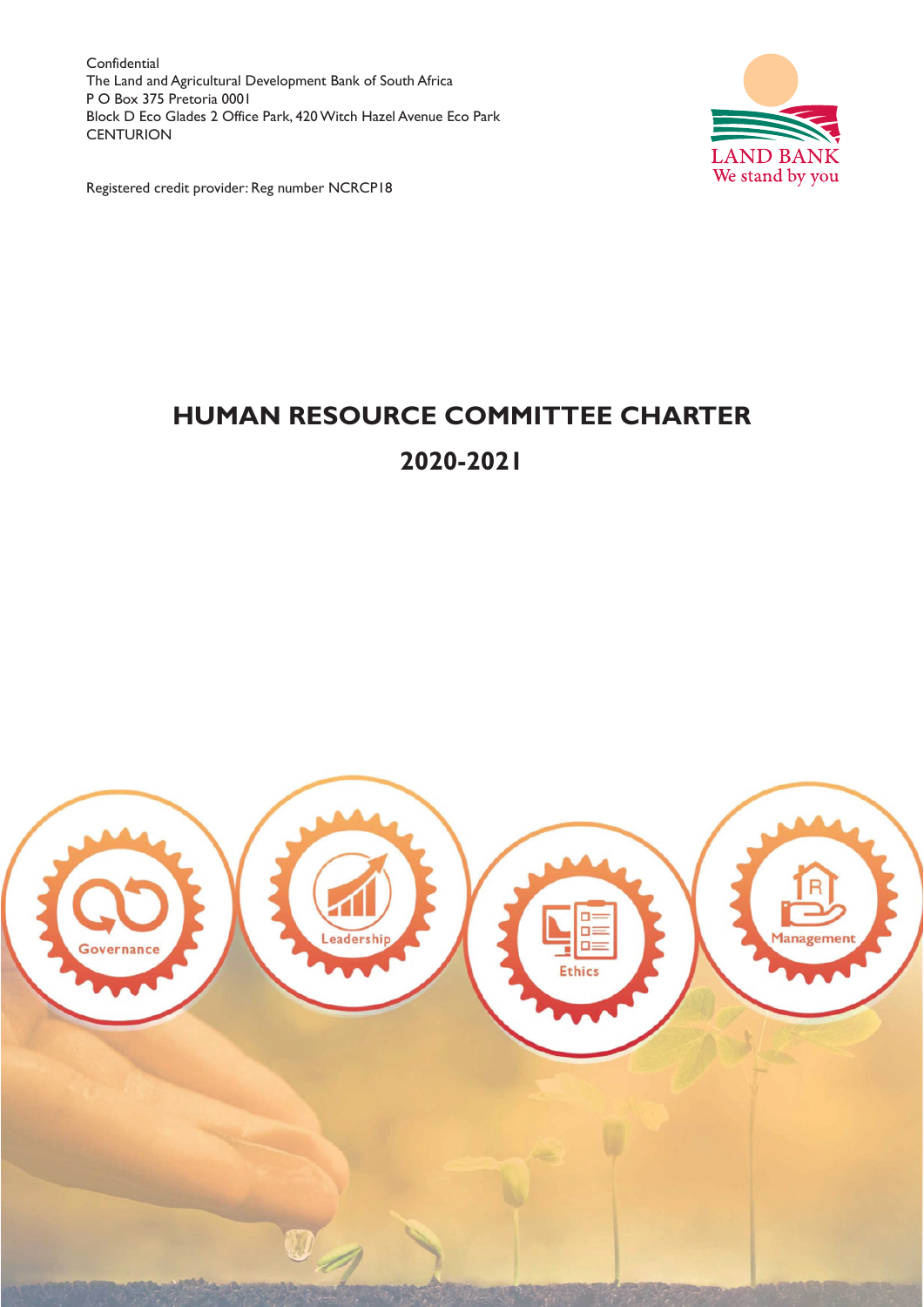# *HUMAN RESOURCES COMMITTEE CHARTER*

### *1. OBJECTIVE*

1.1. The objective of the Human Resources Committee is to assist the Board of Directors (the "*Board*") of the Land and Agricultural Development Bank of South Africa (the "*Land Bank*") in discharging its duty to oversee the establishment of appropriate human resources policies and strategies that provide the Land Bank with the capability to achieve its short and long term business objectives.

#### *2. AUTHORITY*

- 2.1. The Human Resources Committee ("the Committee") is constituted as a Committee of the Land and Agricultural Bank of South Africa (Land Bank) in terms of section 15 of the Land and Agricultural Development Bank Act (Act 15 of 2002), and a committee of the Board of Directors of Land Bank (the "Board") in respect of all other duties assigned to it by the Board;
- 2.2. The Committee's functions and powers are set out in this Charter or otherwise delegated to it by the Board, in accordance with the Land Bank Act and the approved Delegations of Power (DOP);
- 2.3. The Board has delegated certain matters to the Committee, however it is not divested of a function conferred and delegated to the Committee. The Board retains full responsibility for the Land Bank's human resources strategy;
- 2.4. The Committee acts independently of management in accordance with its mandate and the delegated authority of the Board as recorded in this Charter.

#### *3. COMPOSITION*

- 3.1. The Committee shall consist of a minimum of three (3) but not more than six (6) independent non-executive Directors, 'hereinafter referred to as Members' appointed by the Land Bank Board;
- 3.2. The Land Bank Board shall appoint the Committee Chairperson from the non-executive Directors of the Committee;
- 3.3. The Chief Executive Officer (CEO) shall attend the meetings as a non-voting member of the Committee;
- 3.4. The Chief Financial Officer (CFO) shall attend the meetings as a non-voting member of the Committee;
- 3.5. The term of office of each member shall be aligned to their tenure as a Director of the Board of the Land Bank;

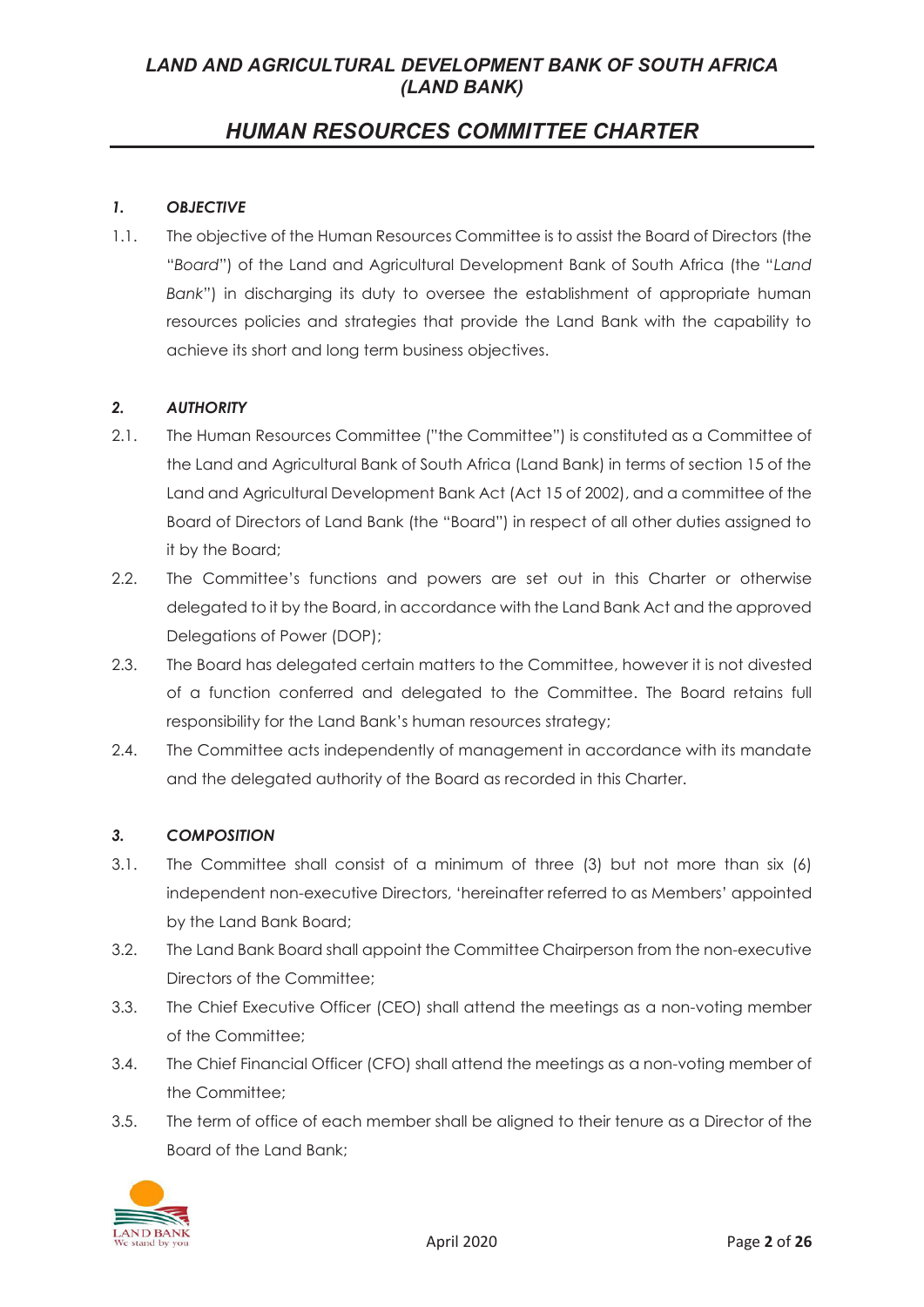# *HUMAN RESOURCES COMMITTEE CHARTER*

- 3.6. The remuneration of the members of the Committee shall be determined by the Minister of Finance as per section 14 of the Land Bank Act;
- 3.7. The Board has the power to at any time remove member(s), dissolve and reconstitute the Committee. If a member of the Committee ceases to be an employee of the Land Bank or a member of the Land Bank Board, such a member automatically ceases to be a member of the Human Resources Committee.
- 3.8. Vacancies arising from the Committee shall be filled within forty (40) working days after the vacancy arises.

### *4. DUTIES AND RESPONSIBILITIES*

4.1. Human Capital Management

The Human Resources Committee is responsible for overseeing the overall human resources strategy for the Land Bank, which is designed to provide:

- a rich supply of high calibre talent with the capability to lead the Bank now and into the future;
- diversity of employees to reflect the available talent in the market place and consumer demographics;
- training and development that will equip employees with the skills and knowledge to perform their duties and achieve their individual level of potential;
- a high performance culture and employee engagement that will drive organisational success;
- a level and mix of reward and recognition that:
	- o will attract and, retain employees with the requisite skills and expertise and motivate high performance;
	- o provides strong linkages between Bank's and individual performance;
	- o maintains the integrity of the Land Bank's remuneration principles, strategies and practices; and
	- o aligns shareholder and employee interests;
- a level of remuneration for executive directors that is sufficient to ensure that the Land Bank is able to appoint and retain executive directors with appropriate skills, expertise and experience; and
- a robust and disciplined approach to reward that:
	- o provides a framework for undertaking reviews of remuneration proposals; and

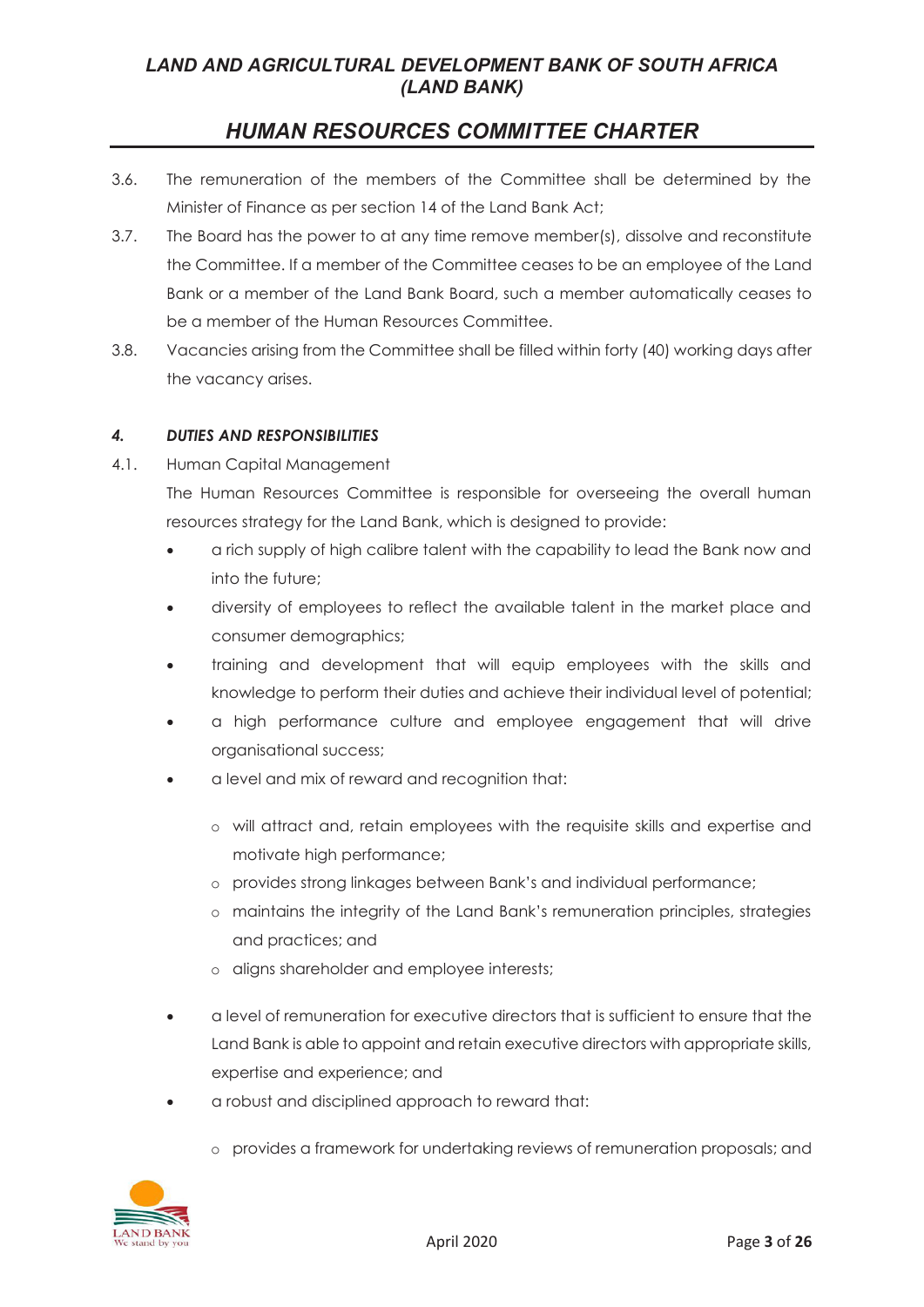# *HUMAN RESOURCES COMMITTEE CHARTER*

- o is compliant with current governance and legislative requirements related to remuneration practices.
- 4.2 Talent Management
	- The Committee will oversee the annual talent review process for Executives, senior management, and the development of succession plans for Executives and key senior management to foster an appropriate balance of skills, experience, and expertise to support the ongoing successful management of the Land Bank.

#### 4.3 Diversity

- The Committee is responsible for overseeing and ensuring that diversity remains a key component of the Land Bank's human resources strategy.
- The Committee is to oversee an appropriate Land Bank wide diversity policy and report to the Board at least annually on progress in achieving the objectives of that policy. This includes any analysis and reporting required under current legislation.
- The Committee is to satisfy itself that all legal and disclosure requirements in relation to diversity are satisfied.
- The Committee is to oversee management's preparation of the diversity and inclusion section in the Land Bank's Annual Report to ensure it is consistent with the information known to the Committee, and appropriately reflects the decisions of the Committee and the Board and the outcomes of those decisions.
- 4.4 Leadership development
	- The Committee is to oversee programs for the induction and ongoing leadership and capability development of Executives and key senior management (and potential senior management, as identified through the talent management and succession planning processes).
- 4.5 Recruitment, retention and termination
	- The Committee is to oversee the Land Bank's recruitment, retention and termination of Executives in order to ensure a market-competitive approach with the Land Bank sourcing and retaining the level of talent required.
- 4.6 Reward and remuneration The Committee is to:

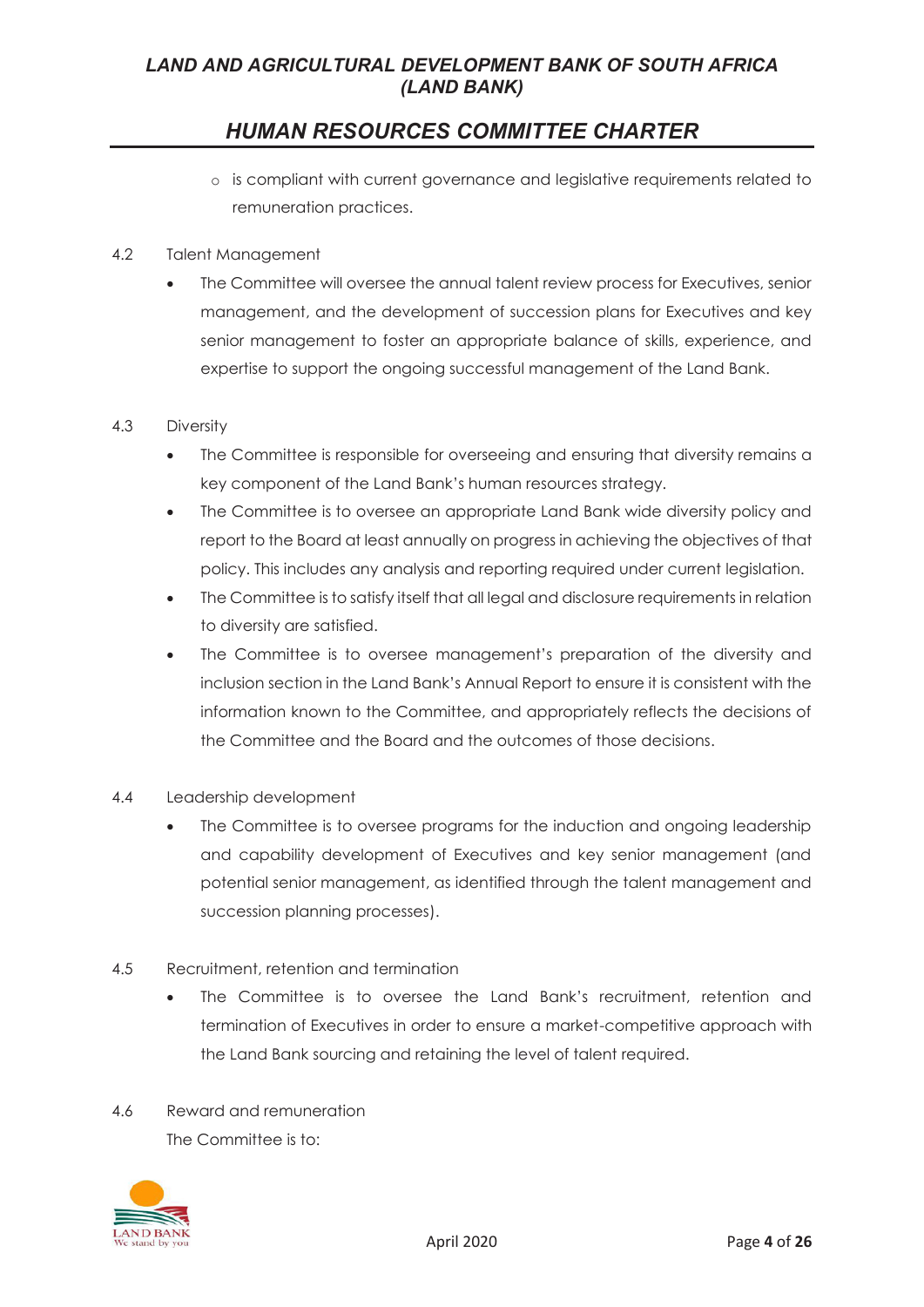# *HUMAN RESOURCES COMMITTEE CHARTER*

- review regularly and recommend to the Board for approval the remuneration policy for Executives and senior management;
- review regularly and recommend to the Board for approval the remuneration arrangements of Executives including fixed and variable remuneration components, performance measures and targets for incentives, having regard to the outcome of the annual performance review of the Executives;
- review regularly and recommend to the Board for approval the terms and conditions of the Chief Executive Officer's employment contract;
- consider, and if deemed appropriate, approve the employment contract terms and remuneration arrangements of the Executives, as recommended by the Chief Executive Officer and with regard to the outcome of annual performance reviews; and
- delegate authority (as the Committee considers appropriate) to the Chief Executive Officer and the Executive Manager of Human Capital to approve the remuneration packages of employees outside of the Executives, within the remuneration policy and framework approved by the Committee.

#### 4.7 Remuneration disclosures and approvals

The Committee is to:

- satisfy itself that all governance, accounting, legal, approval and disclosure requirements in relation to remuneration are complied with;
- satisfy itself that any new or varied contracts with the Chief Executive Officer are disclosed in accordance with any governance, accounting and legal requirements;
- oversee management's preparation of the Remuneration Report for inclusion in the Land Bank's Annual Report, review the Remuneration Report to ensure it is consistent with the information known to the Committee, and appropriately reflects the decisions of the Committee and the Board and the outcomes of those decisions, and recommend it to the Board for approval; and
- oversee the Land Bank's engagement and communications with key stakeholders in relation to the content of the Remuneration Report.

#### *4.8 Other matters*

The Committee is also responsible for reviewing the following matters:

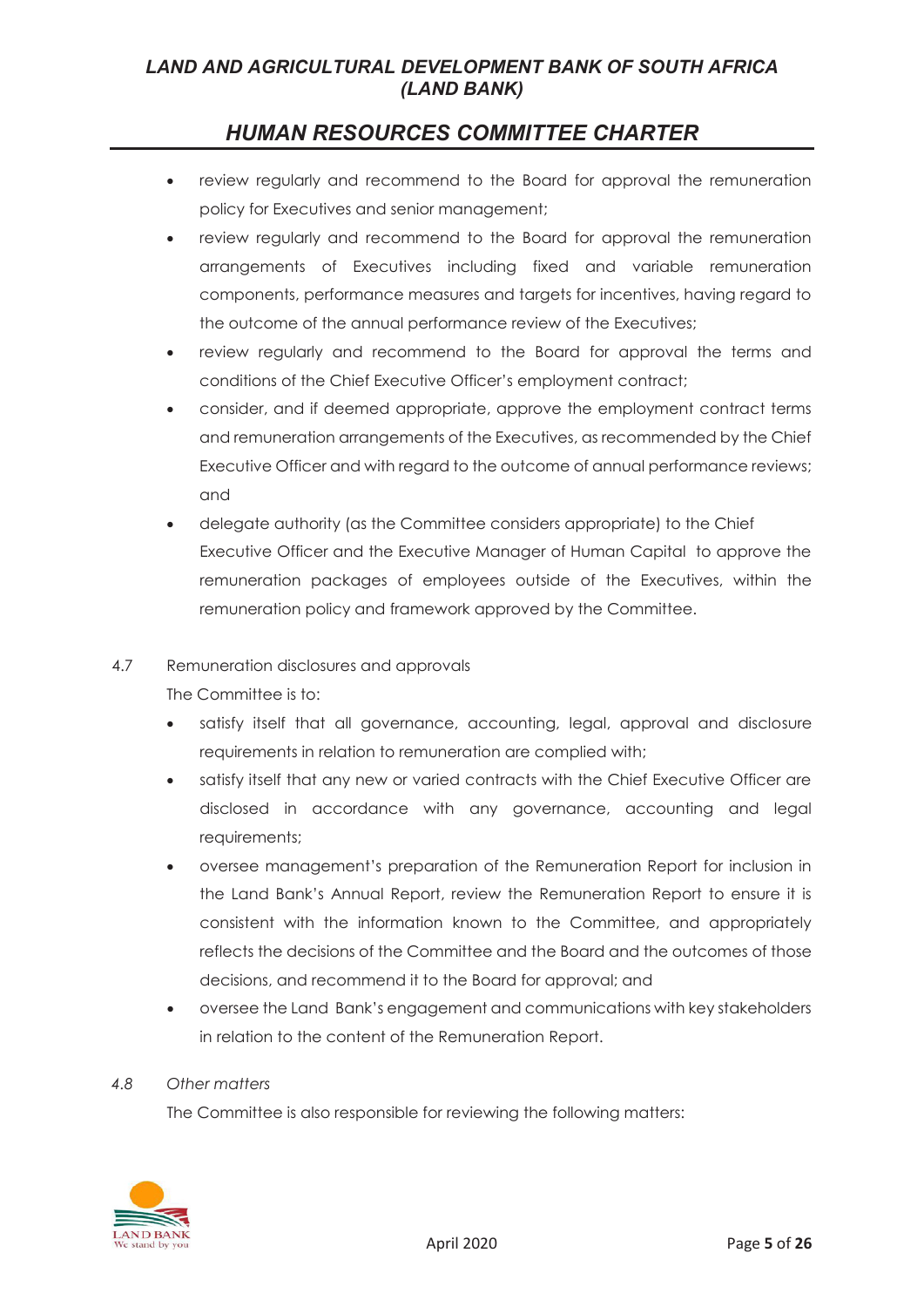# *HUMAN RESOURCES COMMITTEE CHARTER*

- staff resourcing trends and Human Resources metrics; and
- Board Special Projects as identified from time to time, or requested by the Board.

#### 4.9 Nominations

The Committee shall:

- Process the applications for Nominee Directors into investee companies where the Land Bank has equity investments;
- regularly review the structure, size and composition (including the skills, knowledge, experience, independence and diversity) required of the Board compared to its current position and make recommendations to the Board with regard to any changes;
- Identify the skills that are required on the Board of entities in which the Land Bank has an equity stake;
- give full consideration to succession planning for directors and other senior executives in the course of its work, taking into account the challenges and opportunities facing the Bank, and what skills and expertise are therefore needed on the Board in the future;
- keep up to date and fully informed about strategic issues and commercial changes affecting the Bank and its subsidiaries and the markets in which they operate;
- be responsible for identifying, developing and nominating for the approval of the Board, candidates to fill Board vacancies as and when they arise;
- prepare a job specification for the appointment of a chairman of the Board including the time commitment expected;
- for any director appointment, the proposed appointee's other significant commitments and business interests that may result in a conflict of interest should be disclosed to the Board before recommending appointment and any changes to his or her commitments and/or relevant business interests should be reported to the Board as they arise;
- before making an appointment, evaluate the balance of skills, knowledge, experience, independence and diversity on the Board and, in the light of this evaluation, prepare a description of the role and capabilities required for a particular appointment;
- in identifying suitable candidates:

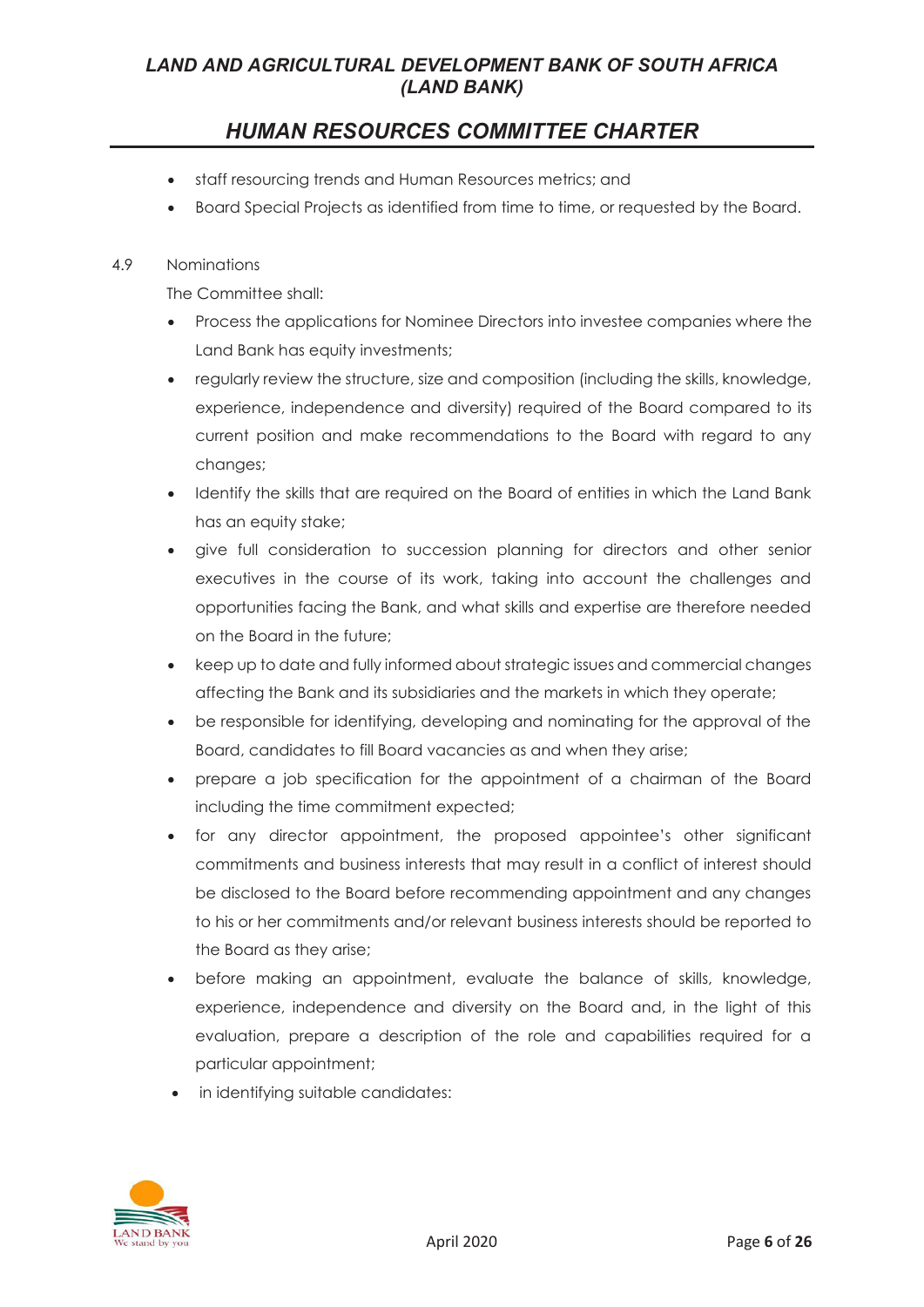# *HUMAN RESOURCES COMMITTEE CHARTER*

- o use open advertising or the services of external advisers to facilitate the search;
- o consider candidates from a wide range of backgrounds;
- o consider candidates on merit and against objective criteria and with due regard for the benefits of diversity on the Board, including gender, taking care that appointees have enough time available to devote to the position;
- o keep under review the leadership needs of the organisation, both executive and non-executive, with a view to ensuring the continued ability of the organisation to compete effectively in the marketplace;
- o ensure each non-executive director shall receive a formal letter of appointment setting out clearly what is expected of them in terms of time commitment, committee service and involvement outside Board meetings;
- o keep under review all legislative, regulatory and corporate governance developments that might affect the Bank's operations, striving to ensure that the Bank is at the forefront of best practice;
- o ensure that the standards and disclosures required by the King Report on Corporate Governance for South Africa (2016) are observed and reflected in disclosures made in the Integrated Report; and
- o review the results of the Board performance evaluation process;
- o receive and consider reports on views expressed by Parliament, the shareholder and other interested parties in relation to corporate governance; and
- o work and liaise as necessary with all other Board committees.

The Committee shall also make recommendations to the Board concerning:

- plans for succession for both executive and non-executive directors and in particular for the key roles of Chairman and Chief Executive Officer;
- suitable candidates for the role of Senior Independent Director;
- membership of board committees in consultation with the chairmen of those committees;
- the re-appointment of any non-executive director at the conclusion of their specified term of office having given due regard to their performance and ability to continue to contribute to the Board in the light of the knowledge skills and experience required;
- the re-election by the shareholder of any director having due regard to their performance and ability to continue to contribute to the Board in the light of the

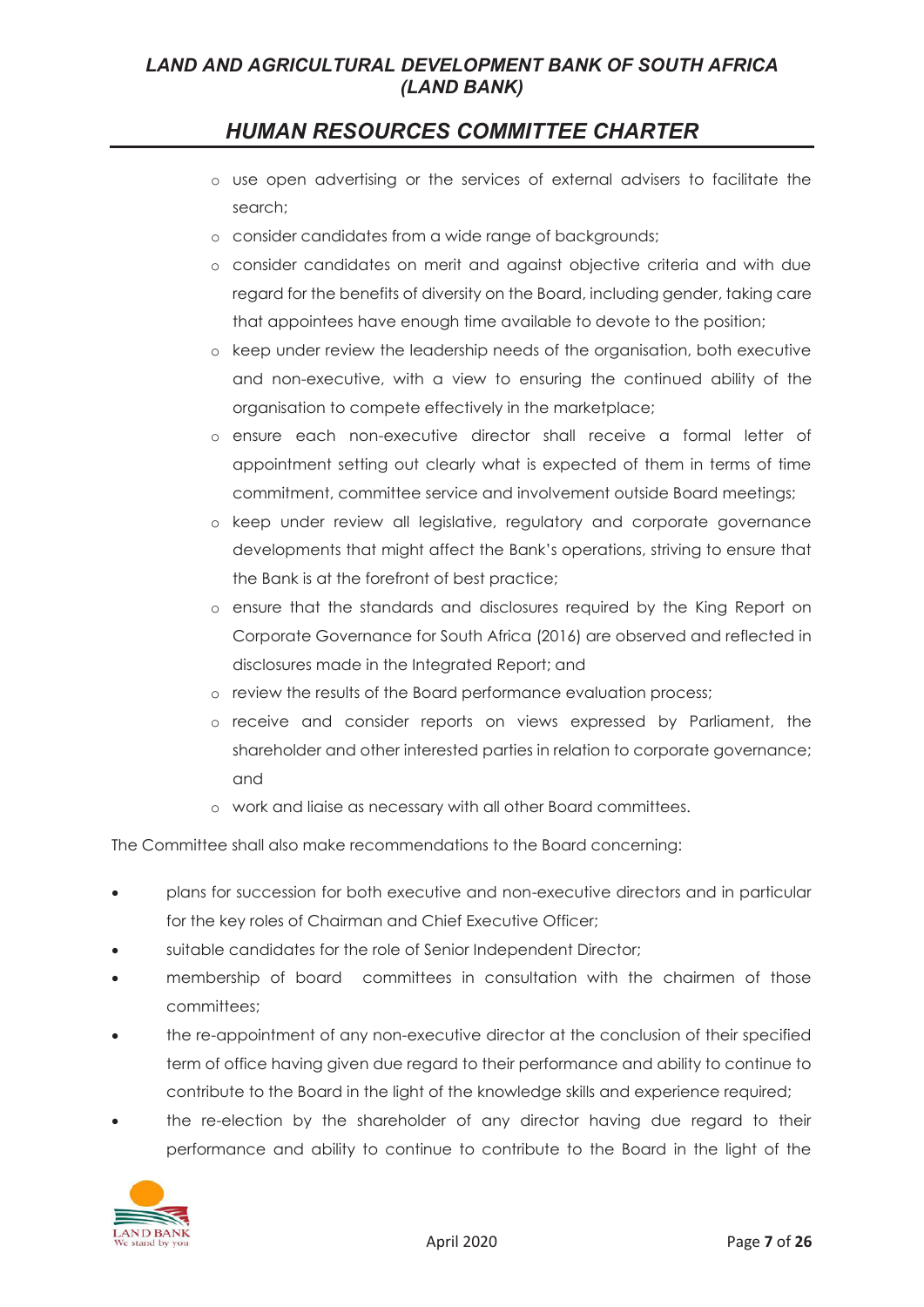# *HUMAN RESOURCES COMMITTEE CHARTER*

knowledge, skills and experience required and the need for progressive refreshing of the Board (particularly in relation to directors being re-elected for a term beyond six years);

- any matters relating to the continuation in office of any director at any time including the suspension or termination of service of an executive director as an employee of the Company subject to the provisions of the law and the director's service contract;
- the appointment of any director to executive or other office other than to the positions of Chief Executive Officer and Chief Financial Officer, the recommendation for which would be considered at a meeting of the full Board; and
- legislative, regulatory and corporate governance developments that might affect Bank's operations.

#### *5. REPORTING*

- 5.1. The Committee shall at such intervals as it may prescribe or on request, receive reports from Management and monitor timely resolution of human capital issues or concerns raised in line with the allocated responsibility as reflected in the DOP;
- 5.2. The Chairperson shall formally report to the Board at the Board meeting following each Committee meeting, on a quarterly basis, on all matters that should be brought to the attention of the Board and any recommendations requiring Board approval and/or action;
- 5.3. The Committee shall guide on the preferred structure for developing reports, ensuring that the necessary focus, depth, emphasis, detail of the reports are sufficient to enable the Committee to apply itself in decision making processes;
- 5.4. The Committee shall be furnished with the following mandatory reports on a quarterly basis, or at such intervals as it may prescribe, or on request:
	- i. People Management Report
	- ii. Risk Management Report
	- iii. Legal (Industrial/Labour Relations) Report
	- iv. Compliance Report
	- v. Internal Audit Report
	- vi. Report on Management Letter and Internal Audit Issues Action Plan and Report
	- vii. National Treasury Report (including Corporate Scorecard)

#### *6. WORK PLAN*

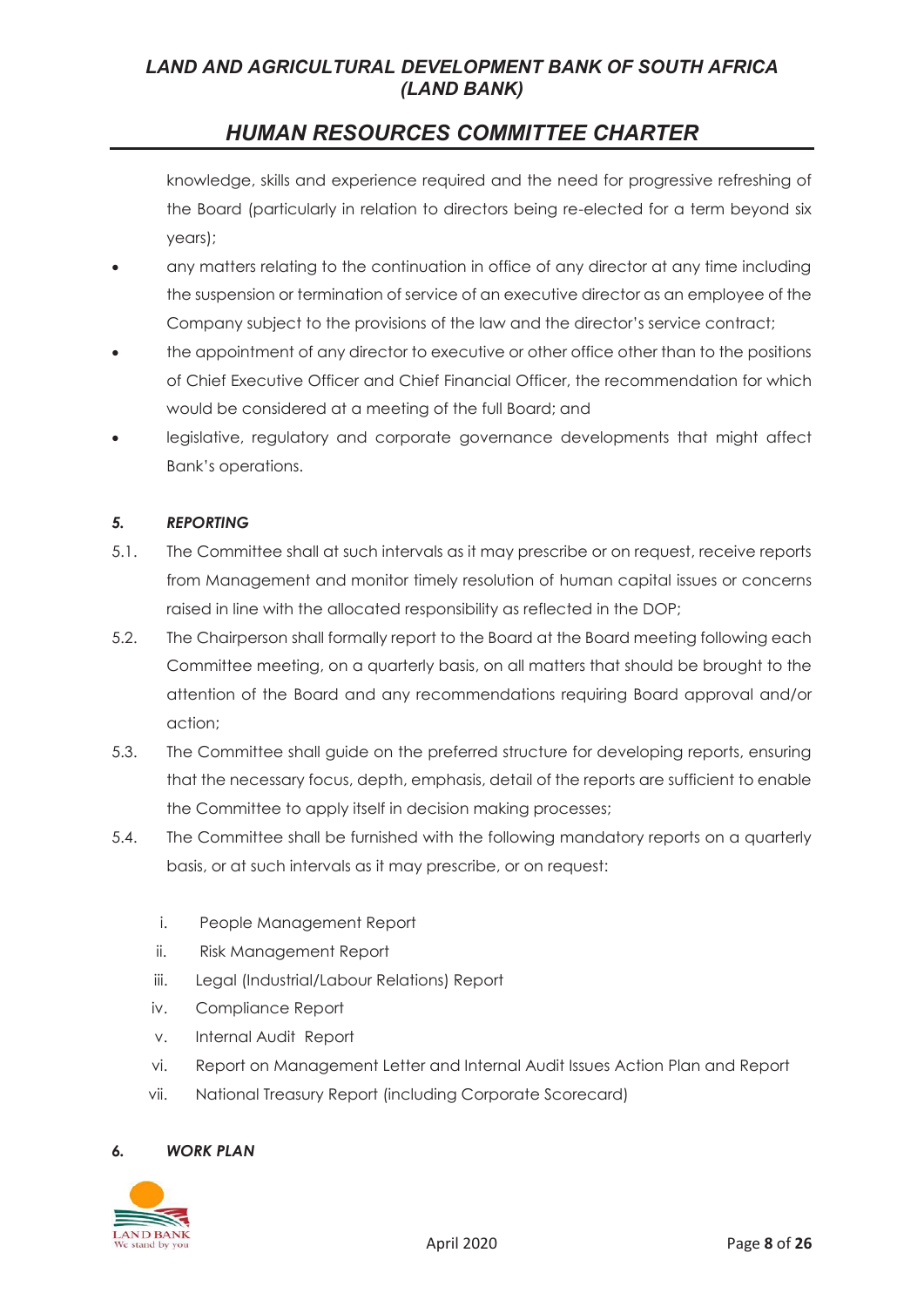# *HUMAN RESOURCES COMMITTEE CHARTER*

6.1. The Chairperson of the Committee in consultation with the Company secretary and with inputs from divisional executives shall formulate an annual Workplan for the Committee against the agreed objectives and goals.

### *7. MEETINGS OF THE COMMITTEE*

7.1. Meetings of the Committee shall be convened by the Chairperson of the Committee through the office of the Company Secretary.

#### *8. FREQUENCY OF MEETINGS*

8.1. The Committee will meet a minimum of four times per financial year. However, the Committee may hold such additional meetings as the Chairman of the Committee may decide are necessary for the Committee to fulfil its duties, taking into account requests from any Board or Committee member, the Chief Executive Officer, the Executive Manager of Human capital or the Company Secretary.

#### *9. AGENDA*

- 9.1. Each Committee meeting will have an agenda based on the Committee Workplan in the case of a scheduled meeting, and in the case of special or ad hoc committee meetings on the specific matter the special or ad hoc meeting was requested.
- 9.2. Additional items may be included in the agenda for a scheduled meeting by notice to the Company Secretary and with the consent of the Chairperson of the Committee.
- 9.3. The Chairperson will review the agenda for each meeting prior to its issue.
- 9.4. The agenda together with the meeting documents will be issued to the Committee members at least seven (7) calendar days prior each Committee meeting.

#### *10. QUORUM*

- 10.1. The quorum for Committee meetings shall be two thirds of the number of members of the Committee who must all be non-executive Directors.
- 10.2. A quorum is defined by the presence of two thirds of Committee members at a meeting, in person or via teleconference.
- 10.3. Each member of the Committee has 1 (one) vote on a matter before the Committee and a majority of the votes cast on a resolution at a Committee meeting is sufficient to approve that resolution.
- 10.4. No decisions shall be taken at a committee meeting without the presence of a quorum.

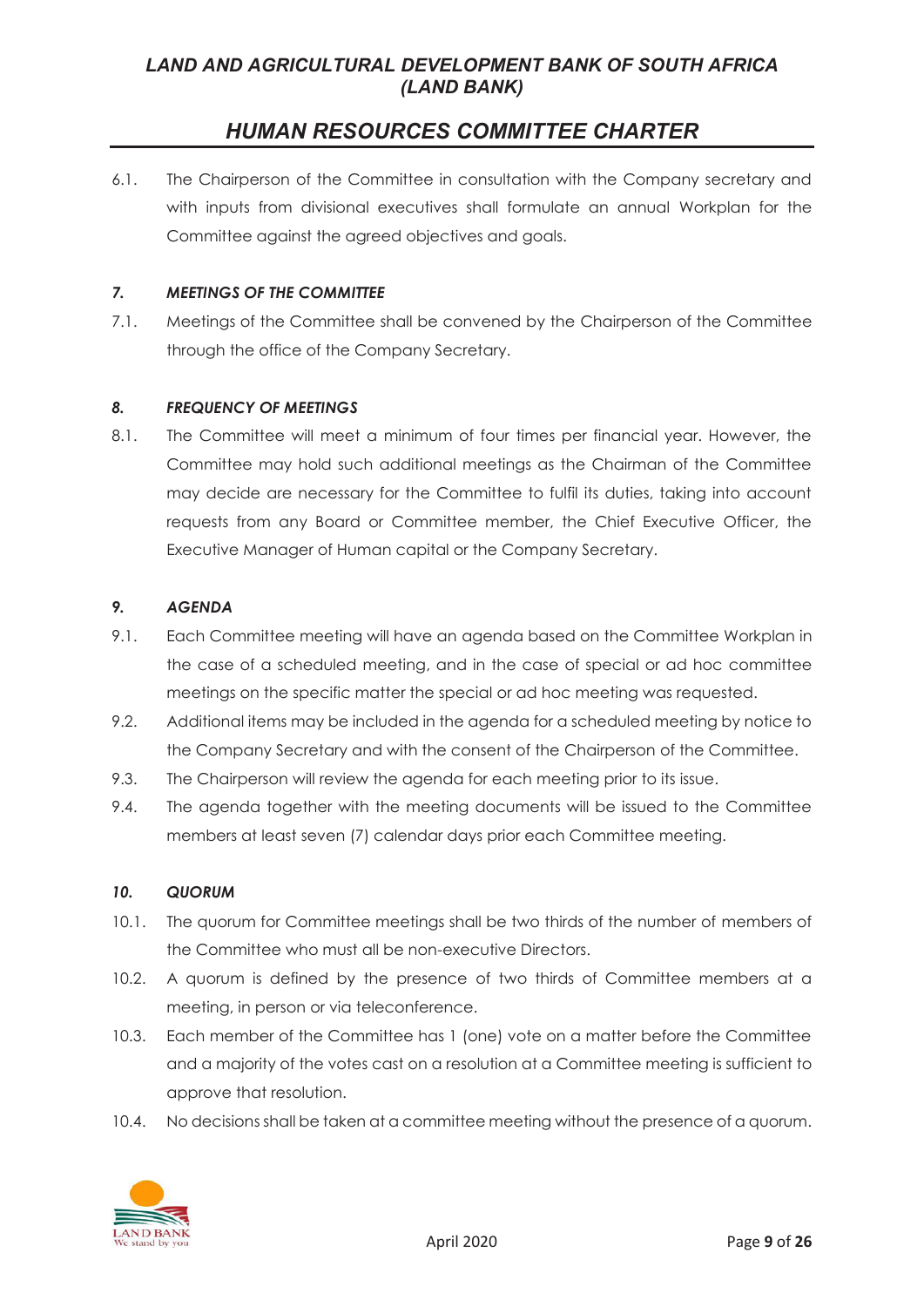# *HUMAN RESOURCES COMMITTEE CHARTER*

#### *11. ROUND ROBIN PROCEDURE*

- 11.1. The round robin resolution process shall only be instituted by the Committee Secretary from the office of the Company Secretary, in consultation with the Committee Chairperson.
- 11.2. Only matters of urgency shall be considered on a round robin basis, whereby the Committee Chairperson shall determine the urgency, complexity and materiality of the matter and decision to be taken.
- 11.3. A resolution in writing (round robin resolution) signed by a majority of the members of the Committee at the time when such a resolution is released for signature, shall be valid and effectual as if it has been passed at a duly constituted meeting of the Committee, provided that each member of the Committee shall have received notice of the matter to be decided and, thereby have been afforded reasonable opportunity to express an opinion on the matter to which such a resolution relates.
- 11.4. Reasonable time for conducting the round robin process shall be determined by the urgency of the matter being resolved on, ranging from 1 (one) to 5 (five) week days.
- 11.5. Any round robin resolution may be signed or accepted physically and hand delivered or in acceptable electronic form, such as SMS, Email; or fax.
- 11.6. Such resolutions taken shall be filled for safekeeping by the Secretary as part of the records of decision by the Committee.
- 11.7. All round robin resolutions should be tabled at the next Committee meeting for noting.

#### *12. PRESIDING AT MEETINGS*

12.1. The Chairperson of the Committee shall preside at Committee meetings. If the nominated Chairperson of the Committee is absent from a meeting, the members in attendance must elect one of the members present to preside as a Chairperson;

#### **13. SECRETARY**

13.1. The Company Secretary or his or her delegate will act as Secretary of the Committee.

#### **14. MINUTES**

14.1. Within ten (10) days of a Committee meeting, the Company Secretary shall prepare the draft minutes of a Committee meeting and submit them for review to the Chairperson of the Committee.

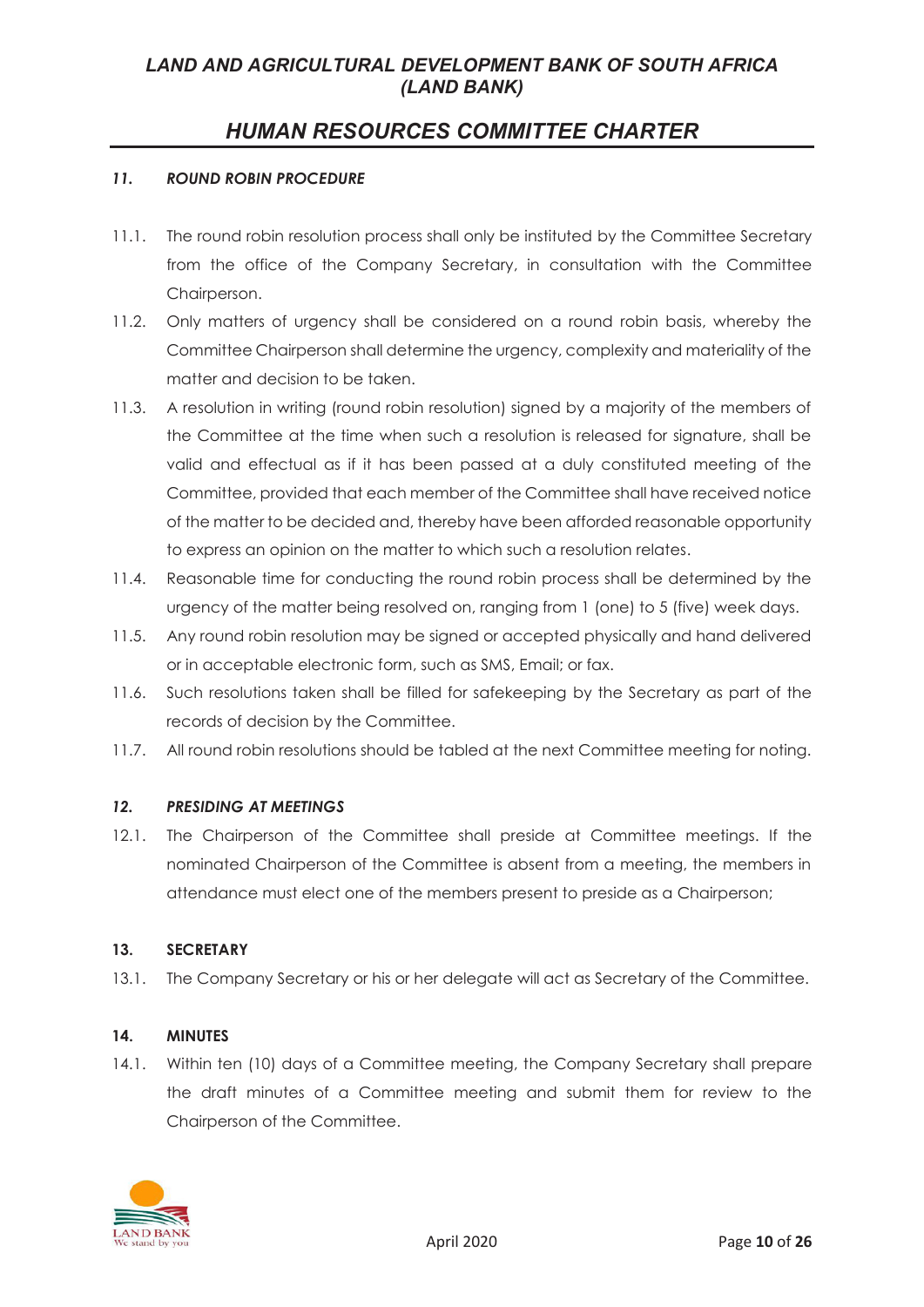# *HUMAN RESOURCES COMMITTEE CHARTER*

- 14.2. The Chairperson of the Committee shall within two (2) days of receipt of the draft minutes review and approve them for circulation to all members of the Committee.
- 14.3. Minutes of meetings of the Committee will then be adopted at the next meeting of the Committee and signed by the Chairperson.

### *15.* **CONFLICT OF INTEREST**

15.1. Committee members are bound by the provisions of the Land and Agricultural Development Bank of South Africa Director Conflict of interest Policy.

#### **16. ACCESS TO MANAGEMENT AND STAFF**

- 16.1. The Committee shall have such access to executive management and other members of staff as is provided for in the Board Charter (Governance Code).
- 16.2. The Committee shall have the right to seek explanations and additional information from management in writing or by oral representations in the same way and to the same extent as is provided for in the Board Charter (Governance Code).
- 16.3. Committee members must use proper judgement to ensure that their contact with the executive management and staff is for valid reasons only and does not amount to interference with, or detract from, the day-to-day operations of the Land Bank.
- 16.4. The Committee shall have unrestricted access to the company's records and resources necessary to discharge its duties and responsibilities.

### *17.* **SPECIALIST ADVISERS & CONSULTANTS**

- 17.1. All Committee members have access to the advice and services of the Company Secretary and are entitled to seek independent professional advice about the affairs of the Committee at the expense of the Land Bank;
- 17.2. Before seeking such independent professional advice the Committee member concerned should discuss and clear the matter with the Chairperson of the Board and the Company Secretary, and such requests shall be subject to procurement processes
- 17.3. If approaching either of them is inappropriate in the circumstances of the matter, the Committee member must discuss and clear the matter with the Lead Independent Director:
- 17.4. If approaching the Lead Independent Director is also inappropriate in the circumstances of the matter, the Committee member must act with the best interests of the Land Bank being the guideline.

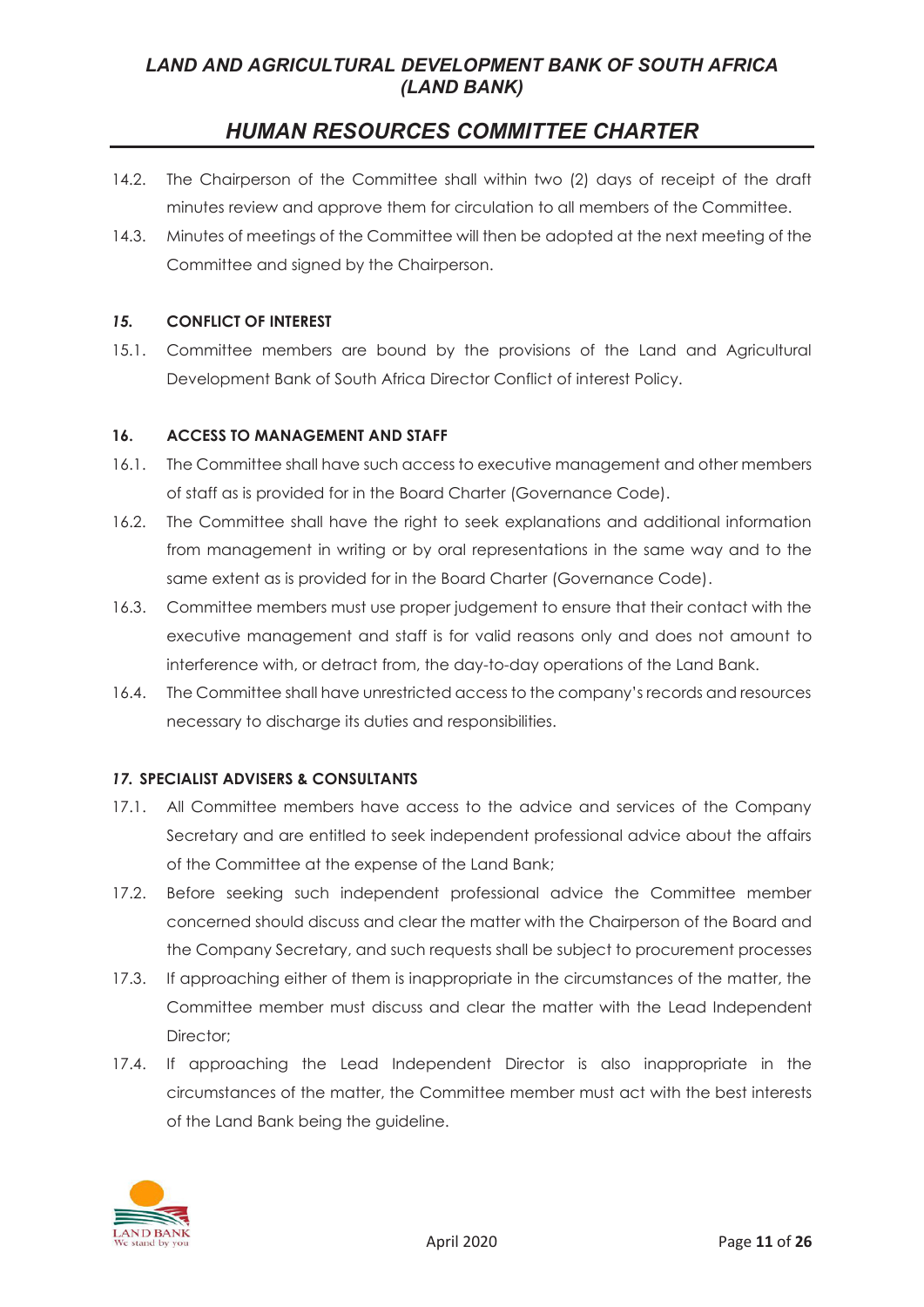# *HUMAN RESOURCES COMMITTEE CHARTER*

#### **18. DISPUTE RESOLUTION**

- 18.1. Investigations
- 18.2. The Committee has authority to conduct or direct investigations into any matters within its terms of reference.
- 18.3. Dispute Resolution Mechanisms
- 18.4. The Committee members shall be bound by the provisions of the Code of Ethics and Governance Code when dealing with disputes from within the Committee Members;
- 18.5. Disputes pertaining to fact, decision making and business shall be escalated to the Board for consideration and guidance on resolution of the matter in dispute.

#### **19. EVALUTATION OF COMMITTEE EFFECTIVENESS**

- 19.1. In line with the approved Board Skills Matrix as well as principle 8 of the King IV, the members of the Committee must collectively have the sufficient knowledge, experience and qualifications required to fulfil their duties;
- 19.2. Members shall be knowledgeable about the affairs of the Land Bank its Governance framework;
- 19.3. New members should receive a complete induction that allows them to function effectively;
- 19.4. The Committee shall annually review and assess the adequacy of its mandate and its effectiveness in fulfilling its mandate.

#### **20. REVIEW**

The Committee's Charter will be reviewed annually and the Chairperson, following such review, will make recommendations to the Board in relation to the Committee's membership, responsibilities and functions or otherwise (and any amendments deemed desirable to the Charter).

#### **APPROVAL OF THE CHARTER**

**\_\_\_\_\_\_\_\_\_\_\_\_\_\_\_\_\_\_\_\_\_\_\_\_\_** 

This Charter was recommended by the Committee on **17 April 2020**

**Chairperson: Date Land Bank Human resources Committee**

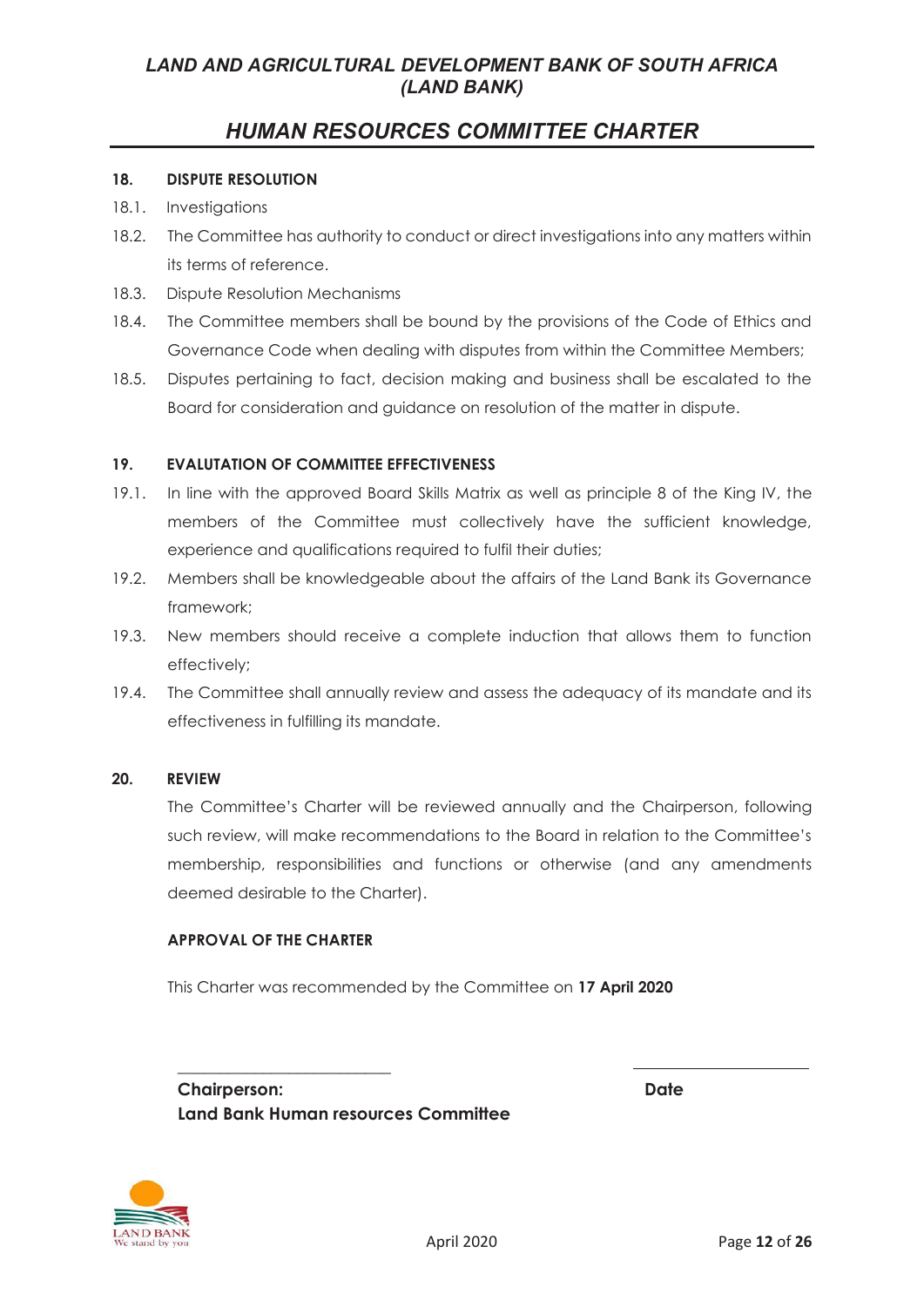# *HUMAN RESOURCES COMMITTEE CHARTER*

Governance Committee on **29 April 2020** This Land Bank Human Resource Committee Charter was aproved by Risk and Governance Committee on **29 April 2020**

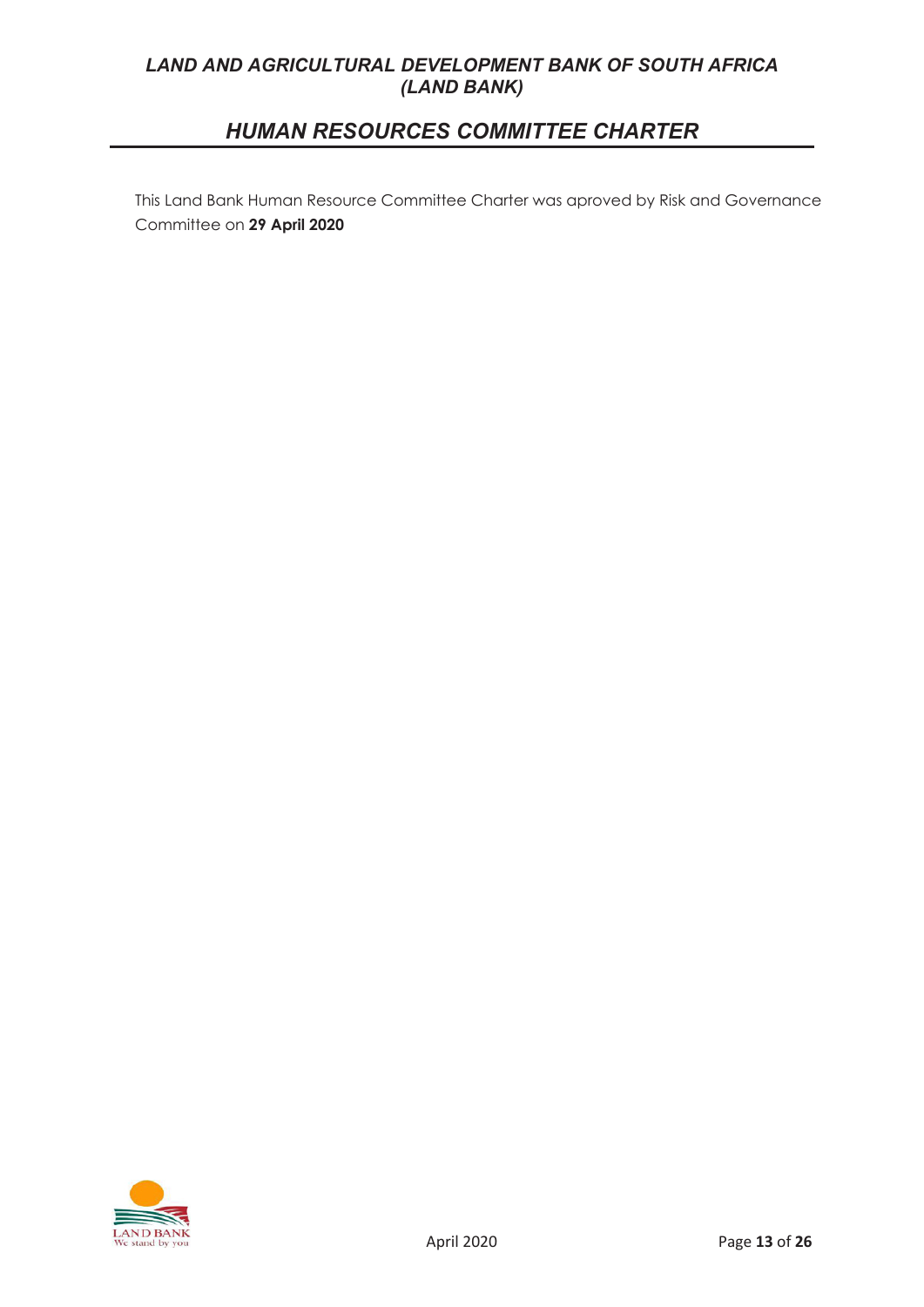# *HUMAN RESOURCES COMMITTEE CHARTER*

#### **ANNEXURE 1 –RESPONSIBILITY RACI MATRIX**

#### **LEGEND**

| $\mathsf{R}$ | Responsible        | "The Doer"               | Committee<br>working<br>on the activity                                                          | This<br>will<br>refer<br>the<br>to<br>committee that perform the<br>actual work to achieve the<br>task.                                                                                                                                                                                                                                                                                                                                                     |
|--------------|--------------------|--------------------------|--------------------------------------------------------------------------------------------------|-------------------------------------------------------------------------------------------------------------------------------------------------------------------------------------------------------------------------------------------------------------------------------------------------------------------------------------------------------------------------------------------------------------------------------------------------------------|
| A            | <b>Accountable</b> | "The buck stops<br>here" | Committee with the<br>final<br>approval<br>authority                                             | <b>The</b><br>committee<br>that<br>is.<br>ultimately answerable for<br>the correct and thorough<br>completion<br>of<br>the<br>deliverable or task, and the<br>one who delegates the work<br>to those responsible. In other<br>words<br>accountable<br>an<br>committee must sign off /<br>approve work that the<br>committee<br>responsible<br>recommends<br>/ provides.<br>There must be only one<br>accountable specified for<br>each task or deliverable. |
| $\mathsf{C}$ | Consulted          | "In the loop"            | Committee<br>$\overline{10}$<br>be<br>consulted<br>prior<br>$\overline{1}$<br>decision or action | committee<br><b>The</b><br>whose<br>opinions are sought by the<br>responsible<br>committee,<br>subject<br>typically<br>matter<br>experts (e.g. HR, Credit,                                                                                                                                                                                                                                                                                                  |

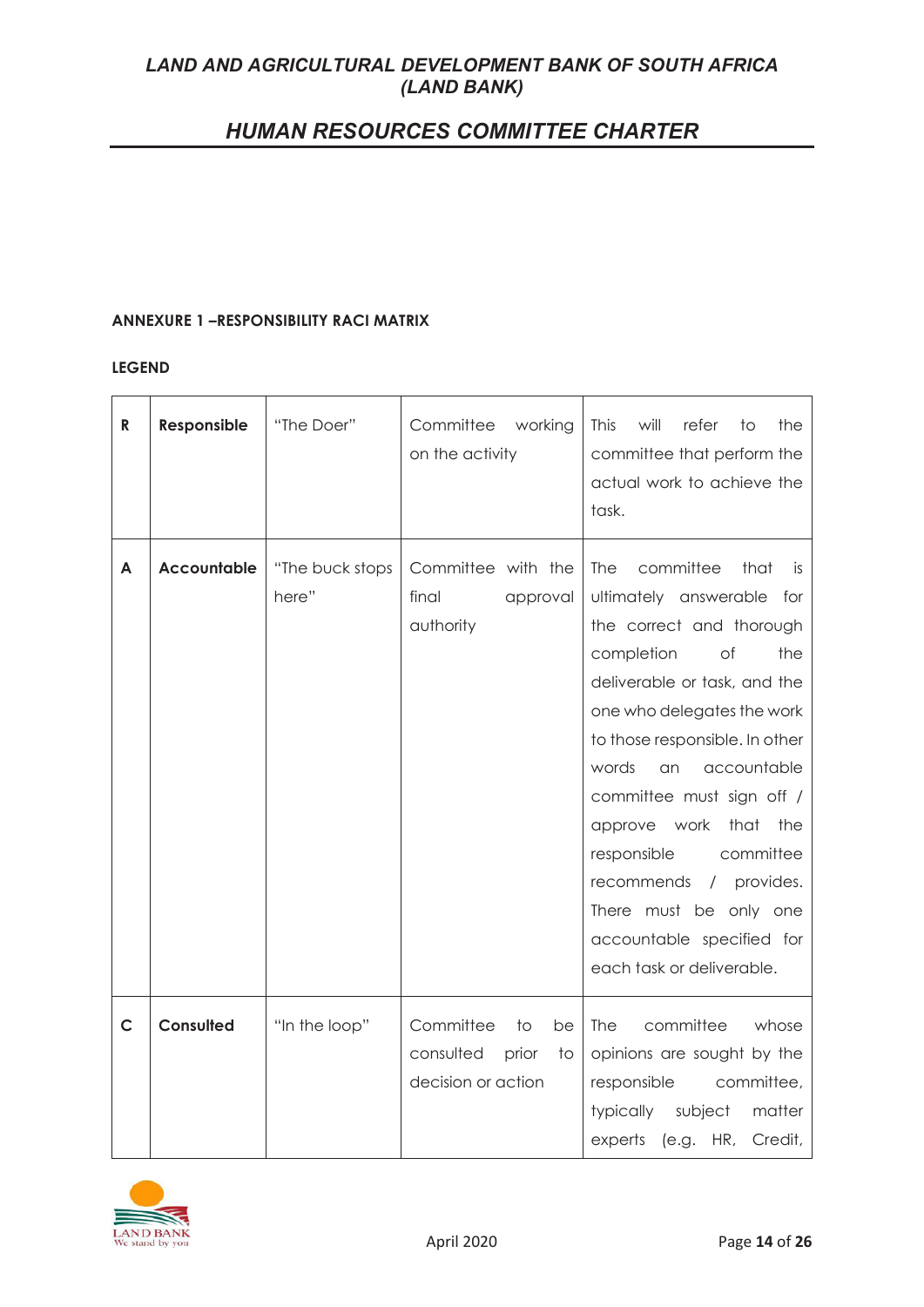|  | <b>HUMAN RESOURCES COMMITTEE CHARTER</b> |
|--|------------------------------------------|
|--|------------------------------------------|

|                 |                    |                      | etc.); and with whom there |
|-----------------|--------------------|----------------------|----------------------------|
|                 |                    |                      | is two-way communication.  |
| <b>Informed</b> | "Кеер<br>the<br>in | Committee<br>that    | The committees that are    |
|                 | picture"           | needs to know of the | kept<br>up-to-date<br>on   |
|                 |                    | decision or action   | progress, often only on    |
|                 |                    |                      | completion of the task or  |
|                 |                    |                      | deliverable; and with whom |
|                 |                    |                      | there is just<br>one-way   |
|                 |                    |                      | communication              |

### **RACI MATRIX**

| <b>Risk Universe Category</b>                                                                                       | <b>HRC</b> | <b>Board</b> | <b>Comments</b>                                                                                                                                                                       |  |  |  |
|---------------------------------------------------------------------------------------------------------------------|------------|--------------|---------------------------------------------------------------------------------------------------------------------------------------------------------------------------------------|--|--|--|
| <b>INTERNAL PROCESSES</b>                                                                                           |            |              |                                                                                                                                                                                       |  |  |  |
| Set and review of Risk Appetite.<br>RGC is responsible for the overall<br>risk management and appetite<br>framework |            | A            | HRC to be consulted on consulted<br>on parameters relating to people<br>risk management.                                                                                              |  |  |  |
| <b>Review Committee Charter</b>                                                                                     | C          | A            | Committee to review its Charter<br>and RGC will consult each<br>committee on its own charter but<br>ultimate responsibility for the<br>governance of sub-committees lies<br>with RGC. |  |  |  |

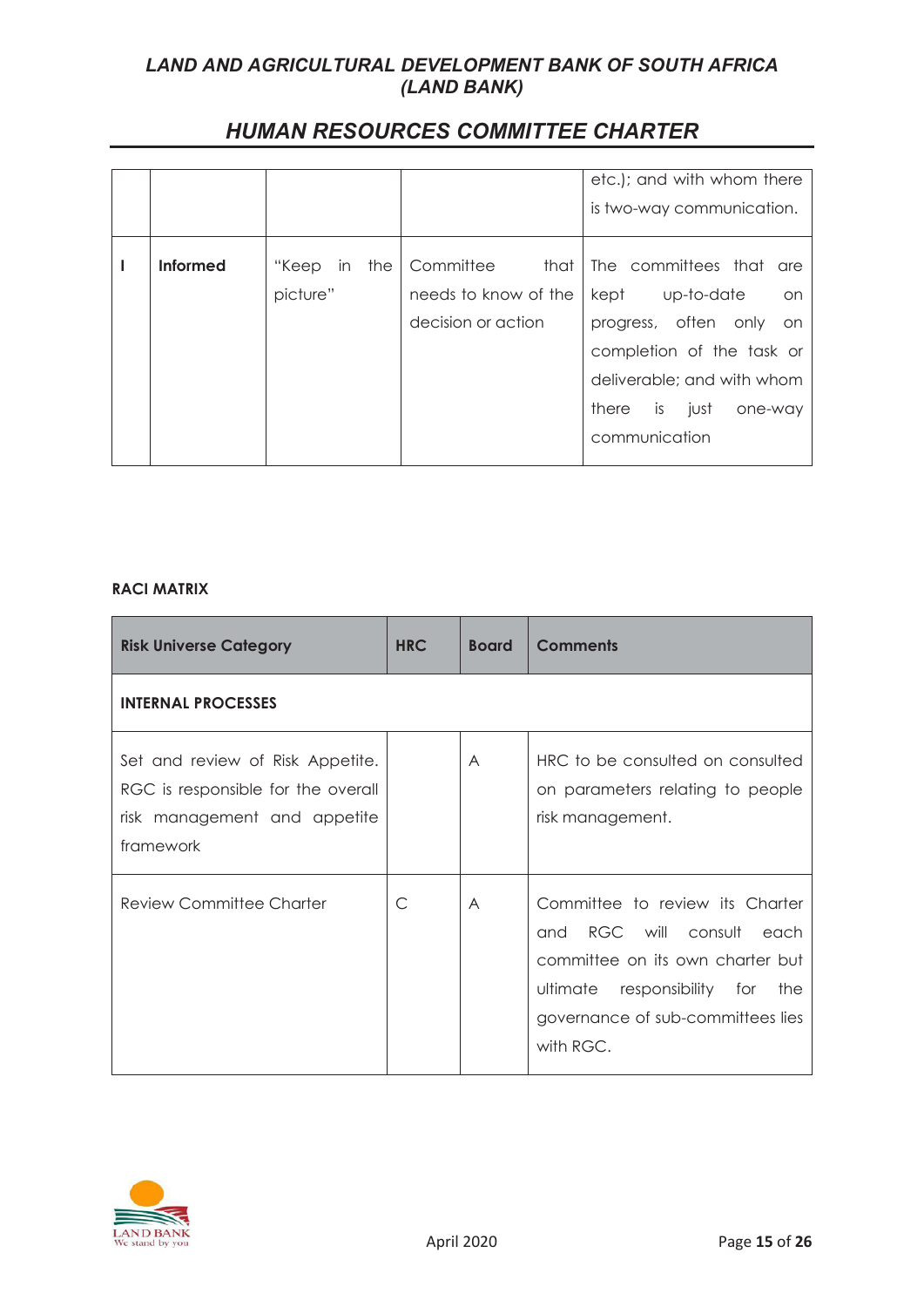| <b>Risk Universe Category</b>                                                                                                                            | <b>HRC</b> | <b>Board</b> | <b>Comments</b>                                                                                                                                                                                                                                                                                                                |
|----------------------------------------------------------------------------------------------------------------------------------------------------------|------------|--------------|--------------------------------------------------------------------------------------------------------------------------------------------------------------------------------------------------------------------------------------------------------------------------------------------------------------------------------|
| Ensure that a combined assurance<br>model is applied and to provide a<br>coordinated approach to all<br>assurance activities                             |            | A            | RGC<br>responsible<br>for<br>the<br>effectiveness of the Combined<br>Assurance model.                                                                                                                                                                                                                                          |
| <b>Review</b><br>the<br>integrated<br>risk<br>management philosophy, strategy<br>and directives recommended by<br>EXCO for use within Land Bank<br>Group |            | A            | RGC is responsible                                                                                                                                                                                                                                                                                                             |
| Review<br>adequacy,<br>independence and effectiveness<br>of risk management processes                                                                    |            | A            | RGC is responsible                                                                                                                                                                                                                                                                                                             |
| Review and recommend Land<br>Bank authority levels for approval<br>by the Board                                                                          |            | A            | RGC is responsible for the overall<br>Delegation<br>(DOP)<br>of Powers<br>framework                                                                                                                                                                                                                                            |
|                                                                                                                                                          |            |              | CIC is to be consulted on credit risk<br>related DOP parameters                                                                                                                                                                                                                                                                |
| Review and recommend Land<br>policies,<br>standards,<br><b>Bank</b><br>frameworks for approval by the<br><b>Board</b>                                    | C          | A            | While<br><b>RGC</b><br>responsible<br>is<br>for<br>ensuring that there are appropriate<br>policies, standards and frameworks<br>to govern the organisation, each<br>subcommittee should be consulted<br>with relation to matters that are<br>specific, e.g.<br>subject<br>Human<br>Resources, Ethics, Credit, Finance,<br>etc. |

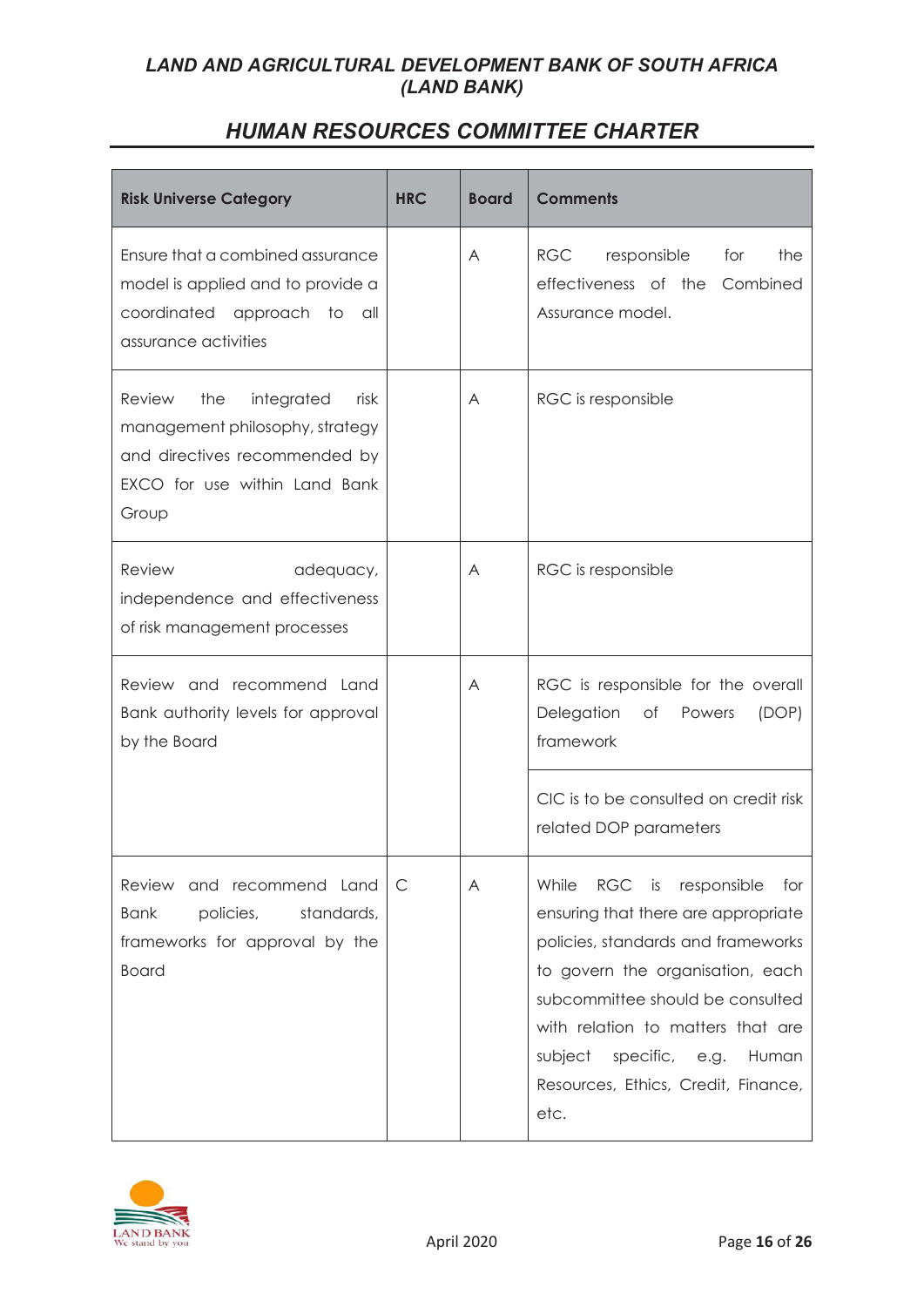| <b>Risk Universe Category</b>                                                                                                                                                                   | <b>HRC</b>   | <b>Board</b> | <b>Comments</b>                              |
|-------------------------------------------------------------------------------------------------------------------------------------------------------------------------------------------------|--------------|--------------|----------------------------------------------|
| Ensure that the operational risk<br>assessment<br>methodology<br>is.<br>implemented, maintained and<br>reported effectively throughout<br>Land Bank                                             |              | A            | RGC is responsible                           |
| Assess risks on an on-going basis<br>and ensure that control activities<br>are designed to respond to risks<br>throughout Land Bank                                                             |              | A            | RGC is responsible                           |
| Ensure the use of the internal audit<br>function or an independent,<br>proficient third party to provide<br>independent assurance on the<br>robustness and effectiveness of risk<br>management. |              | A            | RGC is responsible                           |
| Investigation and reporting of<br>fraud (Section 5.2 of the DOP)                                                                                                                                | $\perp$      | R            | RGC is responsible                           |
| <b>PEOPLE</b>                                                                                                                                                                                   |              |              |                                              |
| Annual HR KPI Finalisation                                                                                                                                                                      | $\mathsf{R}$ | A            |                                              |
| <b>Industrial Relations</b>                                                                                                                                                                     | $\mathsf{R}$ | A            | Should be quarterly reporting as<br>and when |
| Engagement/perception survey &<br>change management initiatives                                                                                                                                 | $\mathsf{R}$ | A            |                                              |

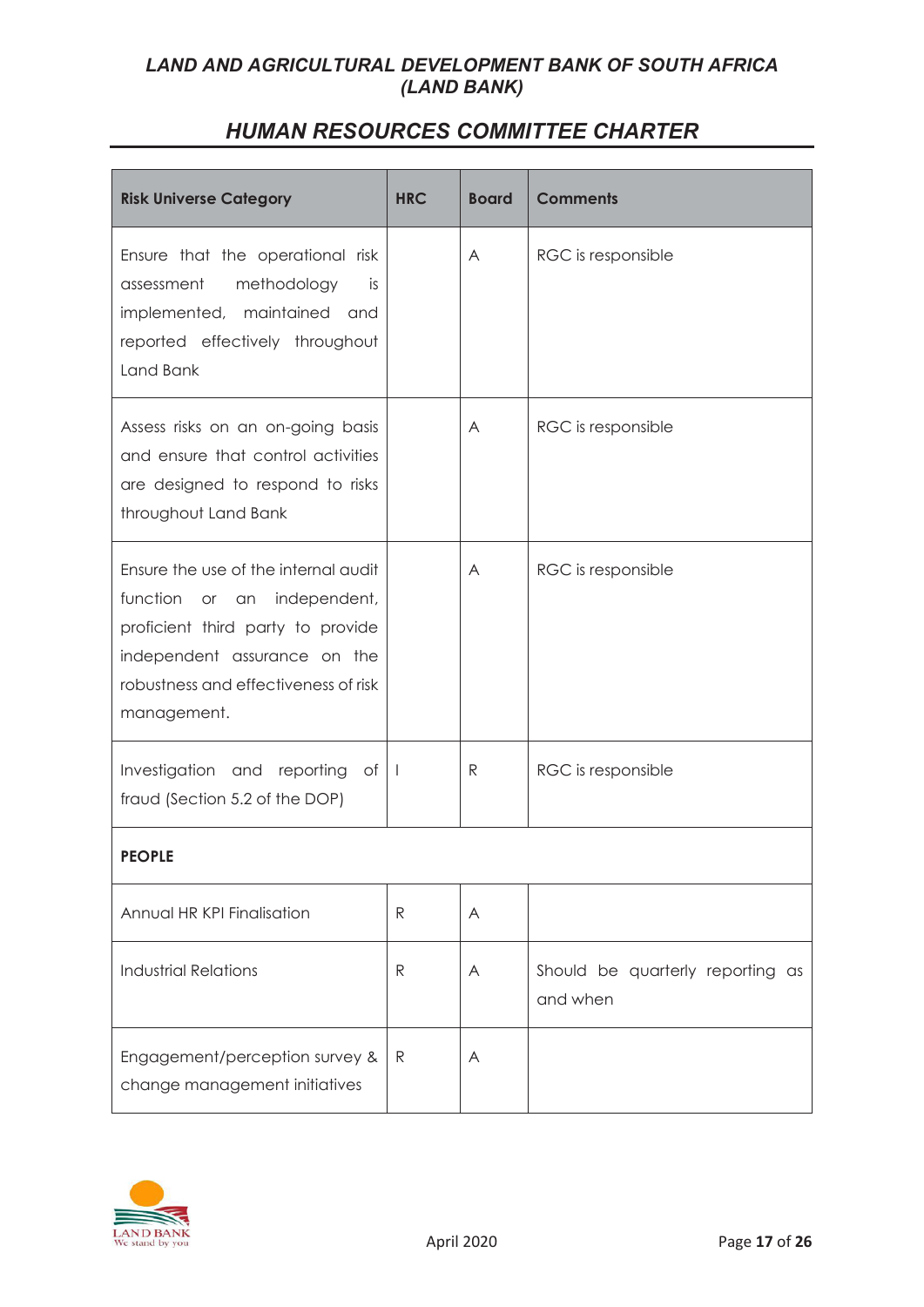| <b>Risk Universe Category</b>                                                                  | <b>HRC</b>   | <b>Board</b> | <b>Comments</b>                                                      |
|------------------------------------------------------------------------------------------------|--------------|--------------|----------------------------------------------------------------------|
| Wellness Report                                                                                | R            | A            |                                                                      |
| Salary Increase Mandate & Trend<br>Report                                                      | $\mathsf{R}$ | A            |                                                                      |
| <b>Succession Planning</b>                                                                     | R            | A            |                                                                      |
| Recruitment<br>Selection<br>&<br>(appointments & Terminations)                                 | $\mathsf{R}$ | A            | Should be quarterly reporting as<br>and when, including impact on EE |
| Performance<br>Organisational<br>Report                                                        | R            | A            |                                                                      |
| <b>Bonus Declaration</b>                                                                       | R            | A            |                                                                      |
| <b>Exec Salary Benchmarking</b>                                                                | $\mathsf{R}$ | A            |                                                                      |
| <b>Revised Salary Scale Report</b>                                                             | R            | A            |                                                                      |
| HR Annual Strategic Review                                                                     | $\mathsf{R}$ | A            |                                                                      |
| Learning & Development Report                                                                  | $\mathsf{R}$ | A            |                                                                      |
| SYSTEMS - IT RISK                                                                              |              |              |                                                                      |
| Ensure that IT is aligned with the<br>performance and sustainability<br>objectives of the Bank |              | A            | RGC is responsible                                                   |
| Monitor and evaluate significant IT<br>investment and expenditure                              |              | A            | RGC is responsible                                                   |

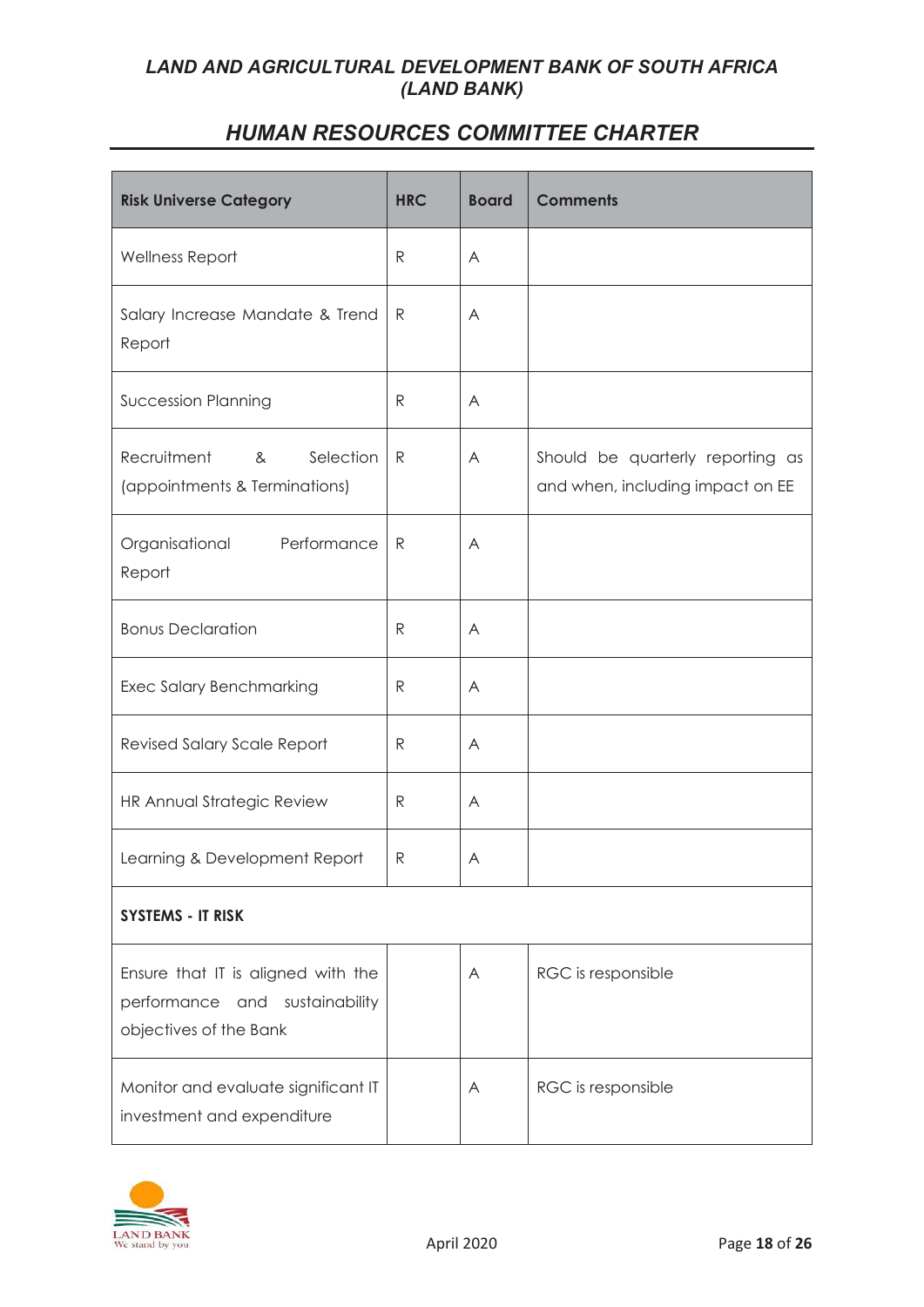| <b>Risk Universe Category</b>                                                                                                                                               | <b>HRC</b>   | <b>Board</b> | <b>Comments</b>                                                                                                                                                                                                    |
|-----------------------------------------------------------------------------------------------------------------------------------------------------------------------------|--------------|--------------|--------------------------------------------------------------------------------------------------------------------------------------------------------------------------------------------------------------------|
| Monitor<br>$\mathsf{I}\mathsf{T}$<br>Governance<br>implementation                                                                                                           |              |              | RGC is accountable                                                                                                                                                                                                 |
| <b>COMPLIANCE</b>                                                                                                                                                           |              |              |                                                                                                                                                                                                                    |
| Legislative compliance monitoring                                                                                                                                           |              | A            | RGC to focus on legal compliance<br>risks, including impact of new or<br>changed legislation.<br>RGC to be consulted on Ethics Risks                                                                               |
|                                                                                                                                                                             |              |              | RGC responsible for risk,<br>AFC to be informed to assess<br>impact on Financials.                                                                                                                                 |
| impact<br>Review<br>Оf<br>pending<br>litigation                                                                                                                             |              | A            | RGC to focus on legal risks impact<br>of pending litigation actions.                                                                                                                                               |
|                                                                                                                                                                             |              |              | informed<br>AFC<br>to<br>be<br>for<br>financial<br>consideration<br>of the control of the control of the control of the control of the control of the control of the control of th<br>implication and disclosure.  |
| <b>EXTERNAL EVENTS</b>                                                                                                                                                      |              |              |                                                                                                                                                                                                                    |
| Monitoring<br>Risk<br>Оf<br>Registers<br>(operational and emerging risks)<br>including ensuring management<br>considers<br>implements<br>and<br>appropriate risk responses. | $\mathsf{R}$ | A            | responsibility<br>includes<br><b>RGC</b><br>monitoring<br>external<br>events<br>&<br>environmental scanning for impact<br>on Land Bank.<br>subcommittees<br>All<br>have<br>responsibility to highlight to the risk |

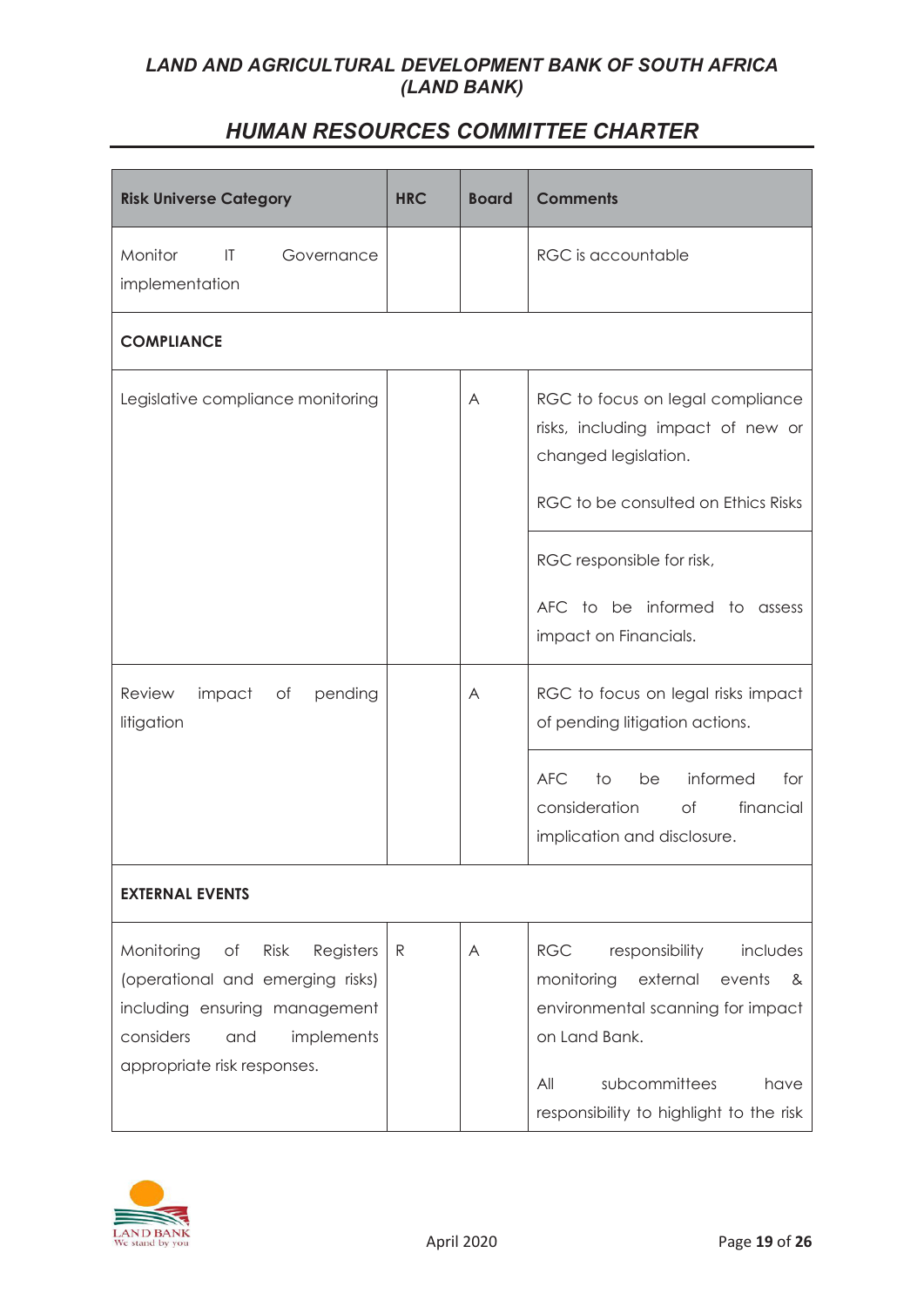| <b>Risk Universe Category</b>             | <b>HRC</b>   | <b>Board</b> | <b>Comments</b>                          |
|-------------------------------------------|--------------|--------------|------------------------------------------|
|                                           |              |              | committee any items identified as        |
|                                           |              |              | part of their committee activities.      |
|                                           |              |              |                                          |
|                                           |              |              |                                          |
| <b>STRATEGY</b>                           |              |              |                                          |
| Provide Strategic Direction to the        | $\mathsf{C}$ | $\mathsf{R}$ | The board is overall responsible for     |
| <b>Bank</b>                               |              |              | providing the strategic direction to     |
|                                           |              |              | the bank, while each committee           |
|                                           |              |              | should then ensure that the strategy     |
|                                           |              |              | is implemented.                          |
| Set values and Code of Ethics and         |              | A            | Responsibility of SEC                    |
| <b>Business Conduct</b>                   |              |              |                                          |
|                                           |              |              |                                          |
| Committee<br>Evaluate<br>and              |              | A            | Responsibility of SEC                    |
| individual performance                    |              |              |                                          |
| Monitor<br>the<br>management<br>of        |              | A            | Responsibility of SEC                    |
| stakeholder relationships                 |              |              |                                          |
|                                           |              |              |                                          |
| Annual Review of Strategic Risks          |              | Α            | RGC is responsible                       |
| <b>ENVIRONMENTAL, SOCIAL &amp; ETHICS</b> |              |              |                                          |
| Monitor<br>Social<br>the<br>and           |              | A            | responsible for monitoring<br><b>SEC</b> |
| Environmental<br>impact of<br>the         |              |              | social, ethical, reputational and        |
| Bank's activities, having regard to       |              |              | environmental<br>risks<br>their<br>and   |
| any relevant legislation or legal         |              |              | while<br>Risk<br>impact,<br>keeping      |
| requirements or prevailing code of        |              |              | Committee<br>informed<br>of<br>any       |
| best practice.                            |              |              | resultant risks identified.              |

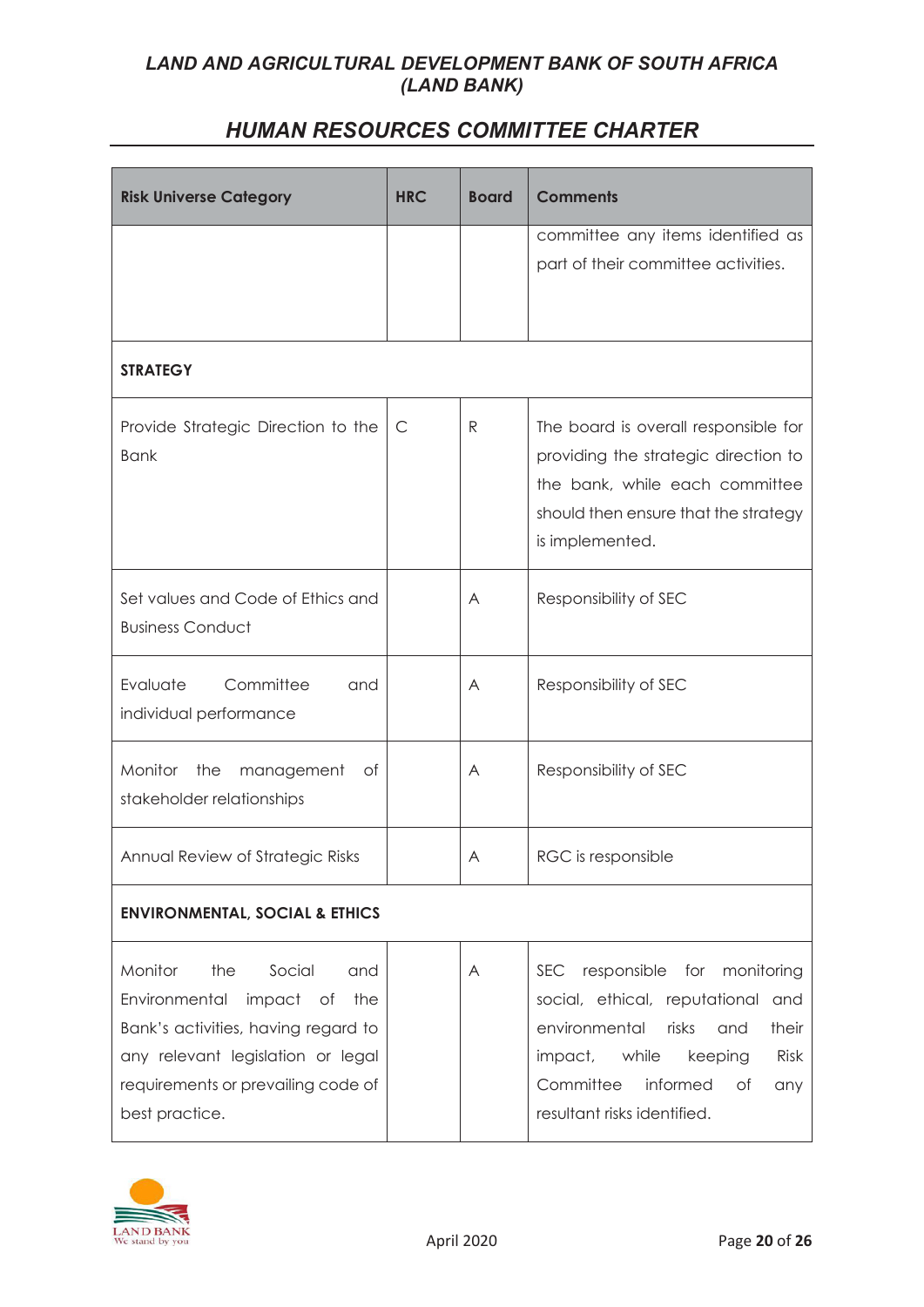| <b>Risk Universe Category</b>                                                                                                                                                                                                                                                                                                      | <b>HRC</b> | <b>Board</b> | <b>Comments</b>       |  |  |
|------------------------------------------------------------------------------------------------------------------------------------------------------------------------------------------------------------------------------------------------------------------------------------------------------------------------------------|------------|--------------|-----------------------|--|--|
| Set social responsibility agenda for<br>bank<br>monitor<br>the<br>and<br>implementation and impact                                                                                                                                                                                                                                 |            | A            | Responsibility of SEC |  |  |
| Monitoring the ethical risk profile of<br>the bank                                                                                                                                                                                                                                                                                 |            | A            | Inform RGC            |  |  |
| Review and promotion of an<br>ethical culture                                                                                                                                                                                                                                                                                      | R          | A            | Inform RGC            |  |  |
| <b>REPUTATION</b>                                                                                                                                                                                                                                                                                                                  |            |              |                       |  |  |
| Ensure that there is a process in<br>place enabling complete, timely,<br>relevant, accurate and accessible<br>risk identification, management<br>and disclosure to stakeholders                                                                                                                                                    |            | A            | Responsibility of SEC |  |  |
| Review<br>and<br>approval<br>(acceptance) of reputational risks<br>associated<br>with<br>credit<br>a<br>applications where Politically<br>Exposed Persons (PEPs) / Politically<br>Influential<br>Persons<br>(PIPs)<br>are<br>involved in the transaction or the<br>clients have a very high Anti-<br>money Laundering risk rating. |            | A            | Responsibility of SEC |  |  |
| <b>TRANSFORMATION</b>                                                                                                                                                                                                                                                                                                              |            |              |                       |  |  |
| <b>Employment Equity Reporting</b>                                                                                                                                                                                                                                                                                                 | <b>I</b>   | A            |                       |  |  |

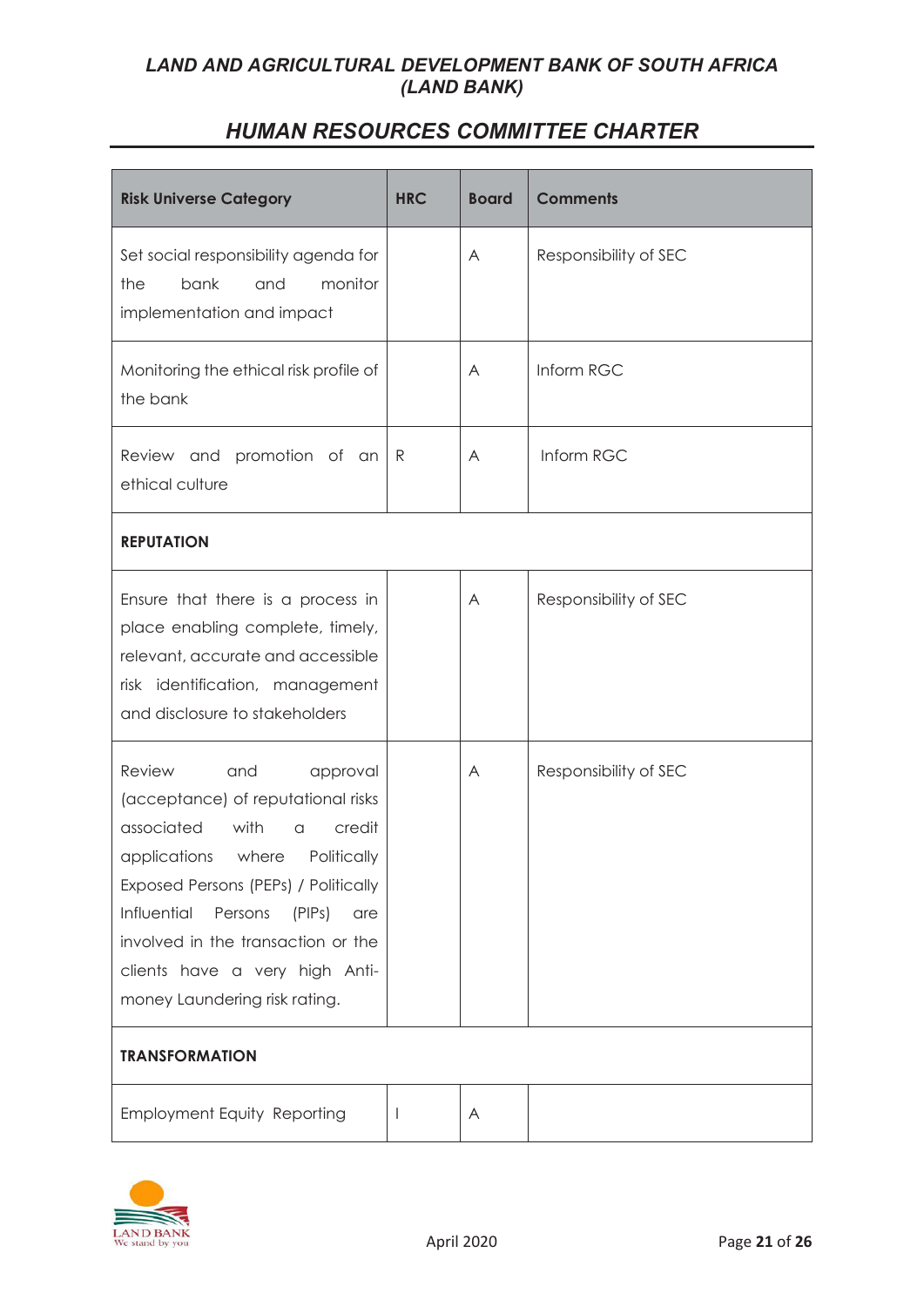| <b>Risk Universe Category</b>                                                                                                                                                                                                                                                                                                                                    | <b>HRC</b> | <b>Board</b> | <b>Comments</b>                                                                                                                                                                                                                             |  |  |
|------------------------------------------------------------------------------------------------------------------------------------------------------------------------------------------------------------------------------------------------------------------------------------------------------------------------------------------------------------------|------------|--------------|---------------------------------------------------------------------------------------------------------------------------------------------------------------------------------------------------------------------------------------------|--|--|
| Monitor<br>and<br>the<br>oversee                                                                                                                                                                                                                                                                                                                                 |            | A            | CIC monitors BEE in lending portfolio                                                                                                                                                                                                       |  |  |
| implementation of B-BBEE                                                                                                                                                                                                                                                                                                                                         |            |              | RGC to be consulted                                                                                                                                                                                                                         |  |  |
| <b>CREDIT EVALUATION</b>                                                                                                                                                                                                                                                                                                                                         |            |              |                                                                                                                                                                                                                                             |  |  |
| approve/recommend<br>Assess,<br>applications for credit                                                                                                                                                                                                                                                                                                          |            | A            | Responsible for credit evaluations<br>as defined in the DOP levels of<br>authority.                                                                                                                                                         |  |  |
| Review and recommend credit<br>model<br>methodology (including<br>pricing)                                                                                                                                                                                                                                                                                       |            | A            | RGC Consider appropriateness of<br>credit<br>models developed<br>and<br>report to RGC any identified or<br>resultant risks.                                                                                                                 |  |  |
| <b>CREDIT CONCENTRATION</b>                                                                                                                                                                                                                                                                                                                                      |            |              |                                                                                                                                                                                                                                             |  |  |
| <b>Review</b><br>trends<br>in in<br>asset<br>and<br>portfolio composition, quality and<br>growth, non-performing loans, and<br>concentration risk prudential limits<br>and the Watch List (incl. workout &<br>restructuring<br>exposures),<br>Large<br>Exposures and any other emerging<br>direct<br>risk<br>and<br>management<br>action where deemed necessary. |            | A            | CIC has responsibility for the review<br>of the quality of the asset and<br>investment portfolio<br>RGC to be kept informed<br>AFC is responsible for evaluating the<br>financial statement impact of the<br>asset and investment portfolio |  |  |
| Identify<br>the<br>build-up<br>Οf<br>concentration risk, as well<br>$\alpha$ s<br>reputational, technological, legal<br>and product risks.                                                                                                                                                                                                                       |            | A            | CIC looks at concentration risk in<br>the lending and investment space,<br>while reporting this to the RGC to                                                                                                                               |  |  |

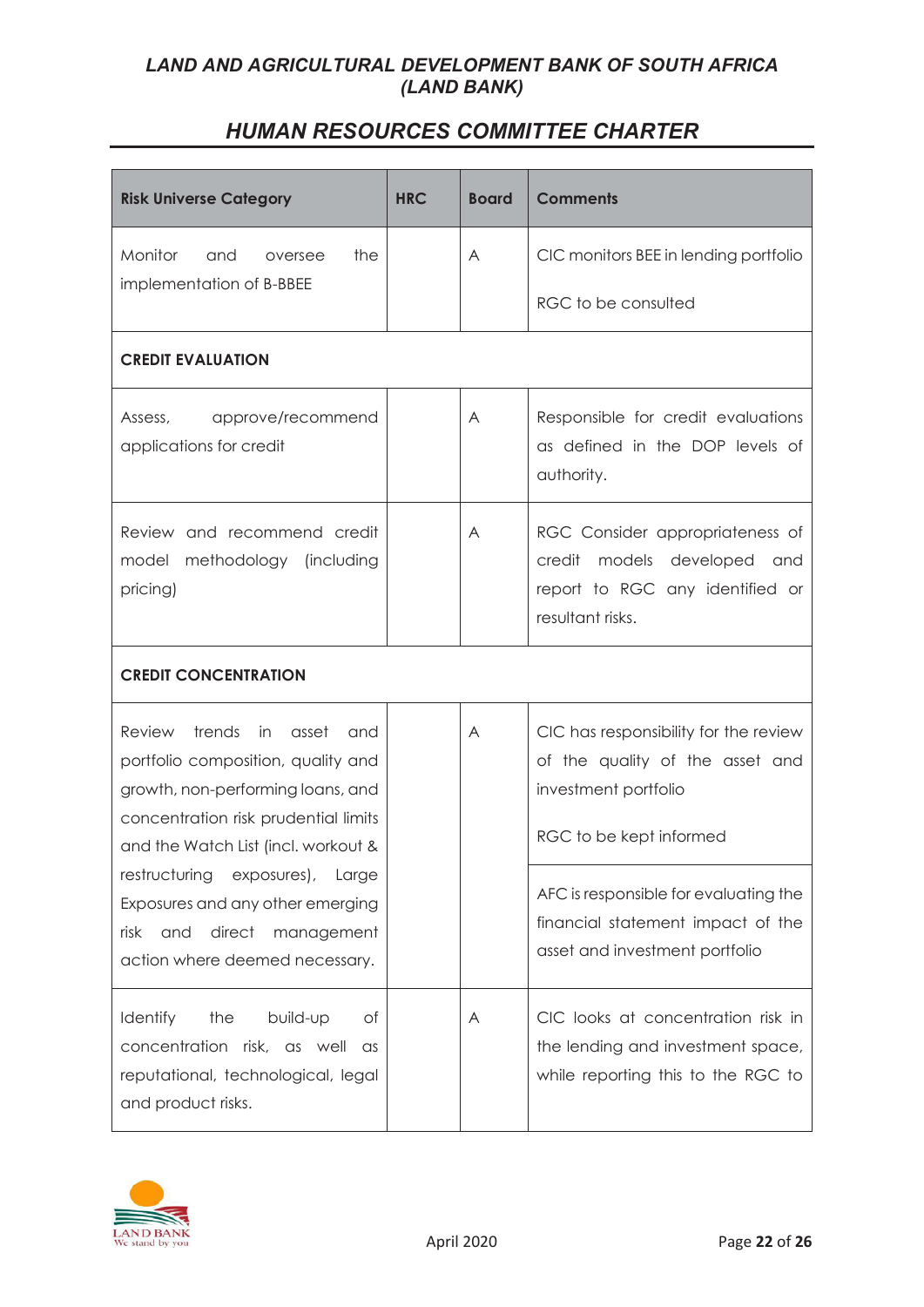| <b>Risk Universe Category</b>                                                                                                                       | <b>HRC</b> | <b>Board</b> | <b>Comments</b>                                   |  |  |
|-----------------------------------------------------------------------------------------------------------------------------------------------------|------------|--------------|---------------------------------------------------|--|--|
|                                                                                                                                                     |            |              | ensure no breaches in Risk Appetite<br>parameters |  |  |
| <b>CREDIT DEFAULT</b>                                                                                                                               |            |              |                                                   |  |  |
| Ensure the quality of Land Bank's<br>credit portfolio is in accordance<br>with<br>these<br>requirements<br>by<br>monitoring credit risk information |            | A            | RGC to be kept informed                           |  |  |
| <b>INVESTMENT RISK</b>                                                                                                                              |            |              |                                                   |  |  |
| Consideration and evaluation of<br>Investment decisions                                                                                             |            | A            |                                                   |  |  |
| <b>EXTERNAL RATING</b>                                                                                                                              |            |              |                                                   |  |  |
| Ensure that the bank maintains a<br>credible external rating with an<br>accredited<br>External<br>Rating<br>Agency                                  |            | A            | RGC to be kept informed                           |  |  |
| Risks relating to the impact of<br>External Rating Agencies on the<br>Land Bank and its environment                                                 |            | A            | RGC responsible                                   |  |  |
| <b>ACCOUNTING, AUDIT &amp; TAX</b>                                                                                                                  |            |              |                                                   |  |  |
| Recommend approval of the<br><b>Budget to Board</b>                                                                                                 |            | A            |                                                   |  |  |

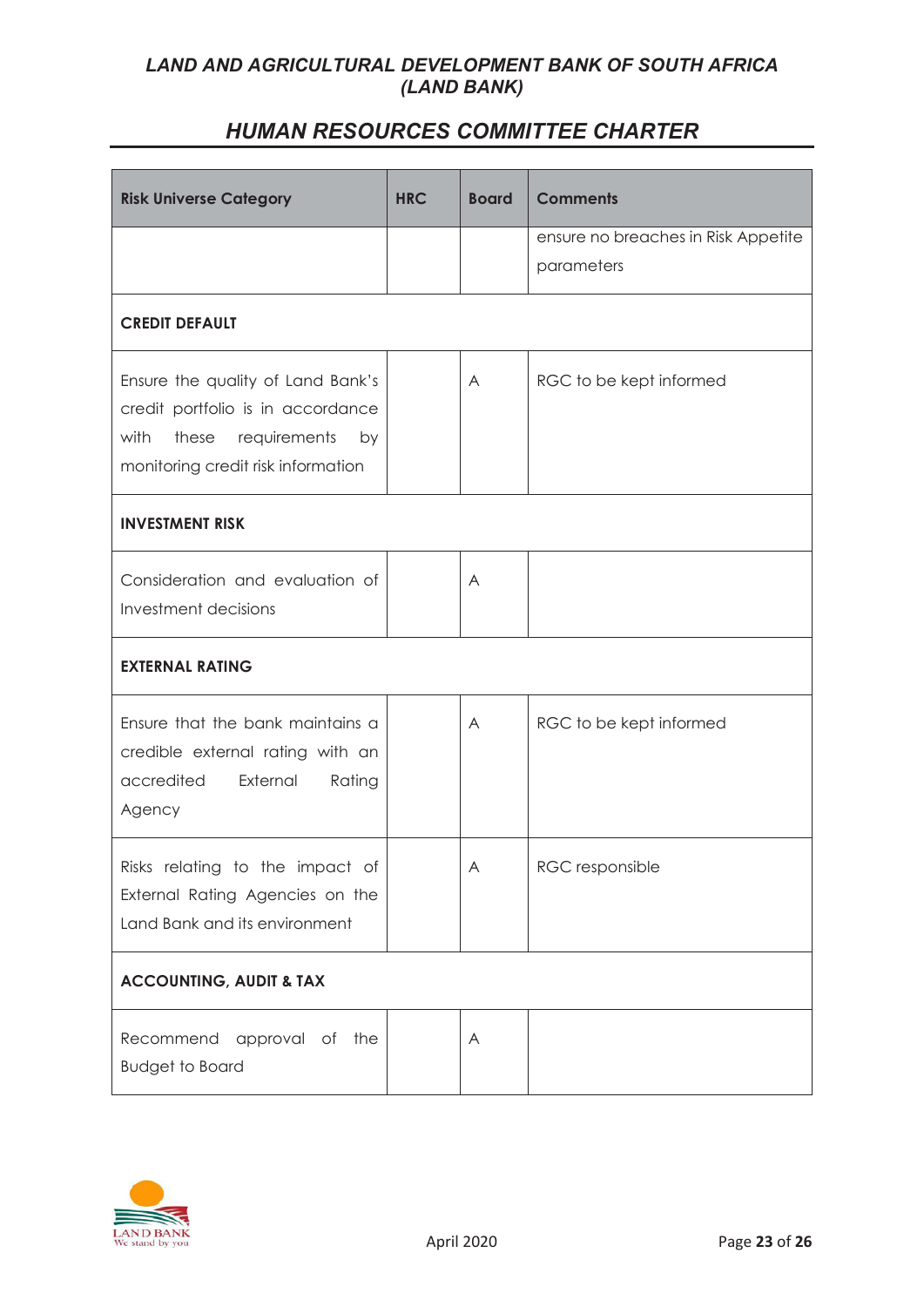| <b>Risk Universe Category</b>                                                                                                                                                                   | <b>HRC</b> | <b>Board</b> | <b>Comments</b>                                                       |
|-------------------------------------------------------------------------------------------------------------------------------------------------------------------------------------------------|------------|--------------|-----------------------------------------------------------------------|
| Review of the quarterly financial<br>statements                                                                                                                                                 |            | A            | Quarterly reports tabled at AFC.                                      |
| Review Financial Statements for<br>release to the AG                                                                                                                                            |            | A            |                                                                       |
| Review audited Annual Report<br>and recommend to Board for<br>approval                                                                                                                          |            | A            | <b>RGC</b> consulted                                                  |
| Review the expertise, resources<br>and experience of the company's<br>finance function, and discloses the<br>results of the review in the<br>integrated report.                                 |            | A            | Not formally done                                                     |
| the<br>disclosure<br><b>Review</b><br>Οf<br>sustainability<br>in<br>the<br>issues<br>integrated report to ensure that it<br>is reliable and does not conflict<br>with the financial information |            | A            | areas: AFC -<br>Financial<br>Focus<br>disclosure<br>RGC - Risk impact |
| Review<br>and<br>recommend<br>risk<br>information<br>for<br>management<br>inclusion in the Annual Report                                                                                        |            | A            | RGC responsible                                                       |
|                                                                                                                                                                                                 |            | A            | Details to be tabled at AFC                                           |

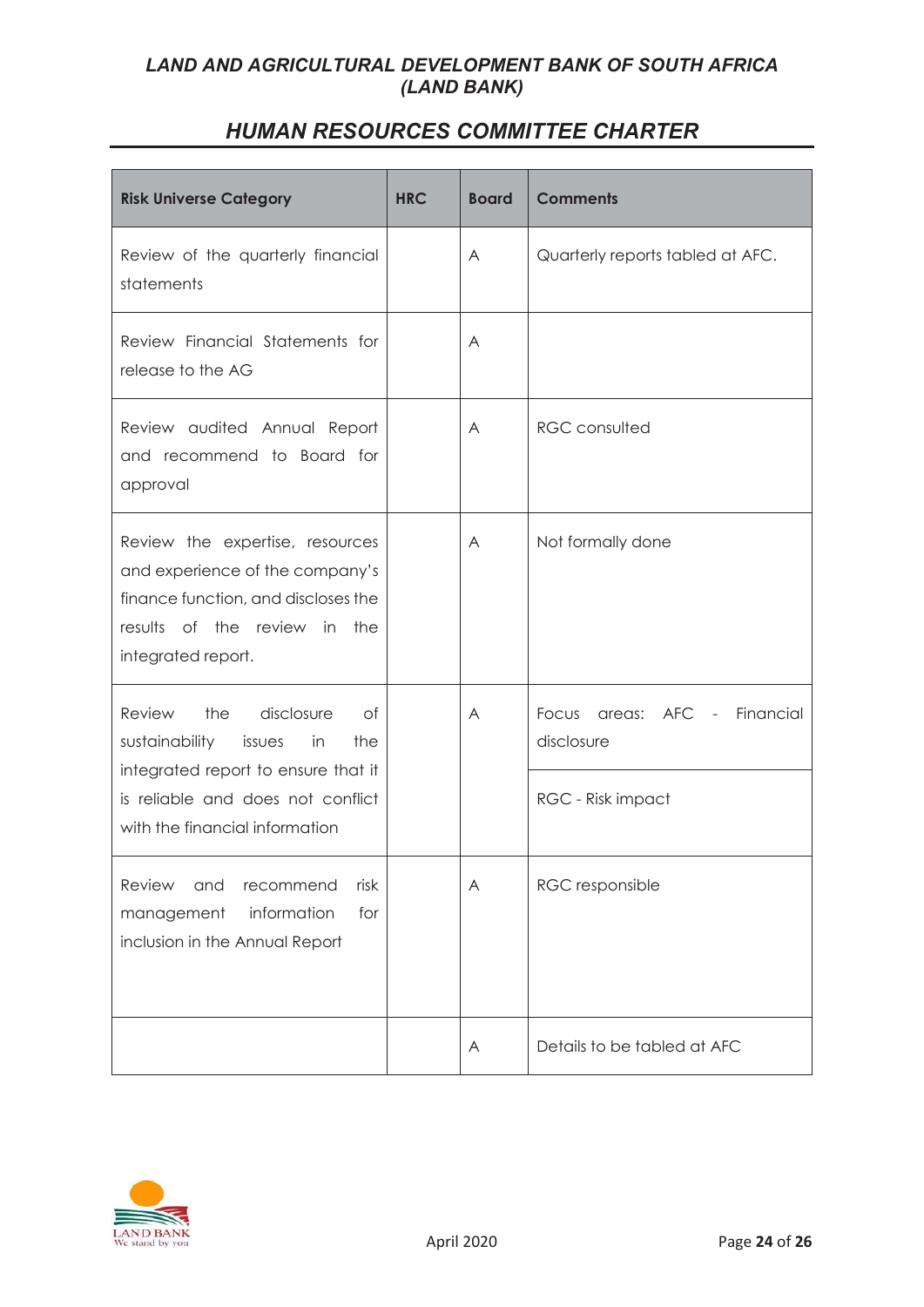| <b>Risk Universe Category</b>                                                                      | <b>HRC</b> | <b>Board</b> | <b>Comments</b>                                                                                                                      |  |
|----------------------------------------------------------------------------------------------------|------------|--------------|--------------------------------------------------------------------------------------------------------------------------------------|--|
| Review audit findings and action<br>plans of management                                            |            |              | RGC looks at impact of findings on<br>Risk.                                                                                          |  |
| Recommend the approval of the<br>Internal Audit Plan                                               |            |              | RGC to be consulted in order to<br>ensure that significant risk are<br>addressed in the plan.                                        |  |
| Review the adequacy, efficiency<br>and independence of Internal<br>Audit                           |            | A            |                                                                                                                                      |  |
| External<br><b>Review</b><br>Audit,<br>Independence Strategy<br>and<br>Approve External Audit Fees |            | A            |                                                                                                                                      |  |
| <b>MARKET RISK- INTEREST RATE, TRADING &amp; INVESTMENT RISK</b>                                   |            |              |                                                                                                                                      |  |
| Trading - Interest Rate, Trading &<br>Investment risk                                              |            | A            | Market risk management strategies<br>and reporting<br>matters<br>to<br>be<br>handled at AFC (e.g. interest rate<br>management, etc.) |  |
|                                                                                                    |            |              | Risk assessment matters to be<br>handled at RGC while reporting<br>matters to be handled at AFC                                      |  |
| <b>LIQUIDITY&amp; REFINANCING RISK</b>                                                             |            |              |                                                                                                                                      |  |
| Liquidity<br>Refinancing<br>8 <sub>1</sub><br>Management                                           |            | A            | Liquidity management strategies<br>and reporting<br>matters<br>to<br>be<br>handled at AFC                                            |  |